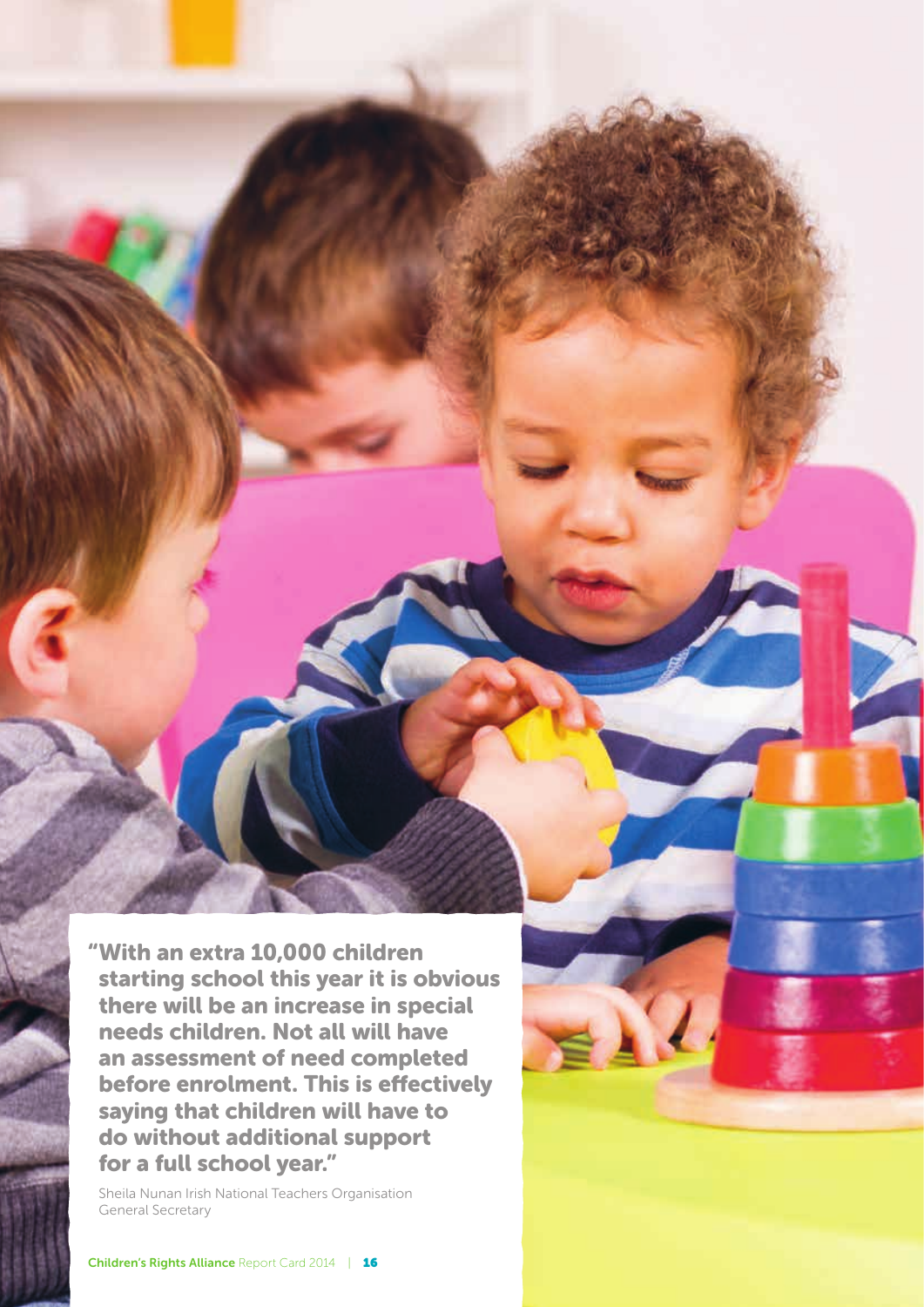# Chapter 2: Right to Education

## Grade B

| $\sim$ |  |
|--------|--|
|        |  |
| - 1    |  |

In The News

## Four primary schools in County Cork seek change of patronage

By Leo McMahon

A majority of parents in Carrigaline, Passsage West, Cobh and Fermoy have opted for a move away from primary school patronage under the Dioceses of Cork and Ross and Cloyne but there's insufficient demand for change in Bandon and Youghal.

#### It's the result of a survey by the Department of Education across 38 areas in the country conducted in response to the Forum on Patronage and Pluralism and shows that 23 (over 60%) support an immediate change from an existing church patronage to either Educate Together, a VEC-run community national school, or An Foras Pátrúnachta schools.

'Almost two-thirds of the areas surveyed have shown sufficient parental demand for a wider choice of school patron. We will now be contacting the Catholic patron in each to request that they now consider options for reconfiguring the schools under their management in order to allow the transfer of a school to a new patron', said Minister for Education Ruairí Quinn. 'I would like to thank all of the Cork parents who took the time to express their interest in this topic. We have heard what you have to say and we will work with all the partners to reflect that in local school provision'.

A total of 978 valid responses were received from Carrigaline, Passage West, Cobh and Fermoy, where the primary schools have a total of 1,939 children. Nationally the total was 12,813 (10,715 valid) on behalf of 20,369 children and most replies were online.

There were 746 responses from parents of pre- and school-going children in the Carrigaline area, which also comprises Crosshaven, Ringaskiddy, Shanbally, Ballygarvan and Minane Bridge. These are currently under the patronage of either the Catholic or Protestant bishops or Educate Together and the area already has a Gaelscoil. The conclusion here is to request the Bishop of Cork and Ross to provide accommodation for a VEC English language community national school.

The Southern Star, 11 March 2013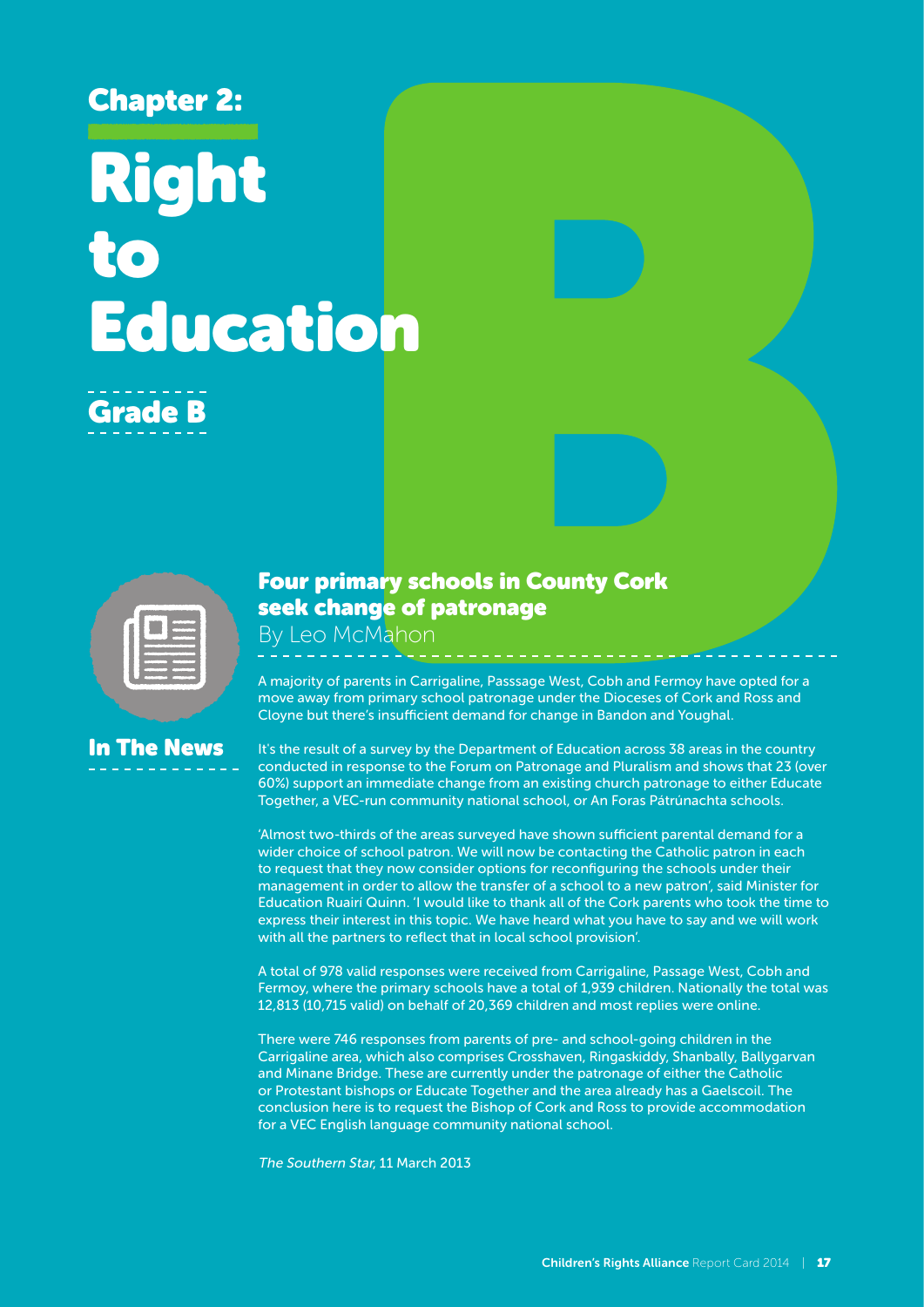## 2 | Right to Education

#### The Right to Education

Every child in Ireland has the right to access education and to be educated. The aim of the right to education goes beyond academic achievement to the development of the child's personality, talents and abilities to their fullest potential, and to providing them with the tools to live a full and responsible life within society. | Summary of Articles 28 and 29 of the UNCRC

The Children's Rights Alliance awarded the Government an overall **'B'** grade in Education this year, a rise from last year's 'B-' grade. This strong grade reflects progress made on commitments in relation to patronage and pluralism, the introduction of investment initiatives such as the book rental scheme for primary schools, as well as the announcement of funding for a Minor Works Grant Scheme for schools and the increase in Special Needs Assistants (SNAs). The introduction of the Pre-School Quality Agenda coupled with reforms already initiated is welcome. However, this is diluted somewhat given that it was made in response to the exposure of the mistreatment of children in some privately run childcare centres. The failure to publish and implement a revised plan for the full enactment of the Education for Persons with Special Educational Needs (EPSEN) Act 2004 continues to be a disappointing response to the Government's own commitment to do so.

**Overall** 

Grade B

The objective of the right to education is described by the UN Committee on the Rights of the Child as aiming to 'to maximise the child's ability and opportunity to participate fully and responsibly in a free society'.19 The Committee, in its 2006 Concluding Observations on Ireland, welcomed efforts to strengthen the legal and policy framework for education in Ireland. However, it expressed concerns in relation to the cost of education materials, the participation of children in decisions affecting them and the high dropout rates among Traveller children and children with disabilities. The Committee made a series of recommendations to address shortcomings relating to children with special educational needs, improving school buildings and facilities, bullying and Traveller education. A number of these remain still outstanding.<sup>20</sup>

The Department of Education and Skills was allocated an overall budget of almost €8.8 billion in Budget 2014, a decrease of €140 million compared to an allocation of €8.9 billion in 2013. The Budget consists of €8.22 billion in current expenditure, €540 million in capital expenditure; savings of €44 million will be made under Budget 2014.<sup>21</sup> Education amounts to 16% of all government spending. Ireland invests 4.9% of its Gross Domestic Product in education, above the OECD average of 3.8%.<sup>22</sup>

There are a number of key challenges that continue to affect a child's ability to fully exercise their right to education in Ireland. Education is a proven route out of poverty and is vital to improving children's life chances, yet the high costs of sending a child to school and the cuts to supports mean education remains a struggle for many families.<sup>23</sup> When compared internationally on the issue of early school leaving, Ireland's performance is well above average for secondary completion rates,<sup>24</sup> but this figure masks the high levels of early school leaving concentrated in low-income communities. Access to non-denominational or multi-denominational education remains a challenge for parents in 2013, although improvements continue to be made to address these challenges.

<sup>19</sup> UN Committee on the Rights of the Child (2001) General Comment No.1: The Aims of Education, CRC/GC/2001/1.

<sup>20</sup> UN Committee on the Rights of the Child (2006) Concluding Observations on Ireland, CRC/C/IRL/CO/2, paragraph 59.

Press-Releases/2013-Press-Releases/PR13-10-15.html [accessed 7 January 2014].

<sup>22</sup> Latest available figures relate to 2010 and exclude tertiary education. OECD (2013) Education at a Glance: OECD Indicators, Paris: OECD, p. 218.

Survey 2013, Dublin: Barnardos, pp. 1-2.

<sup>24</sup> OECD (2013) Education at a Glance: OECD Indicators, Paris: OECD, p. 47.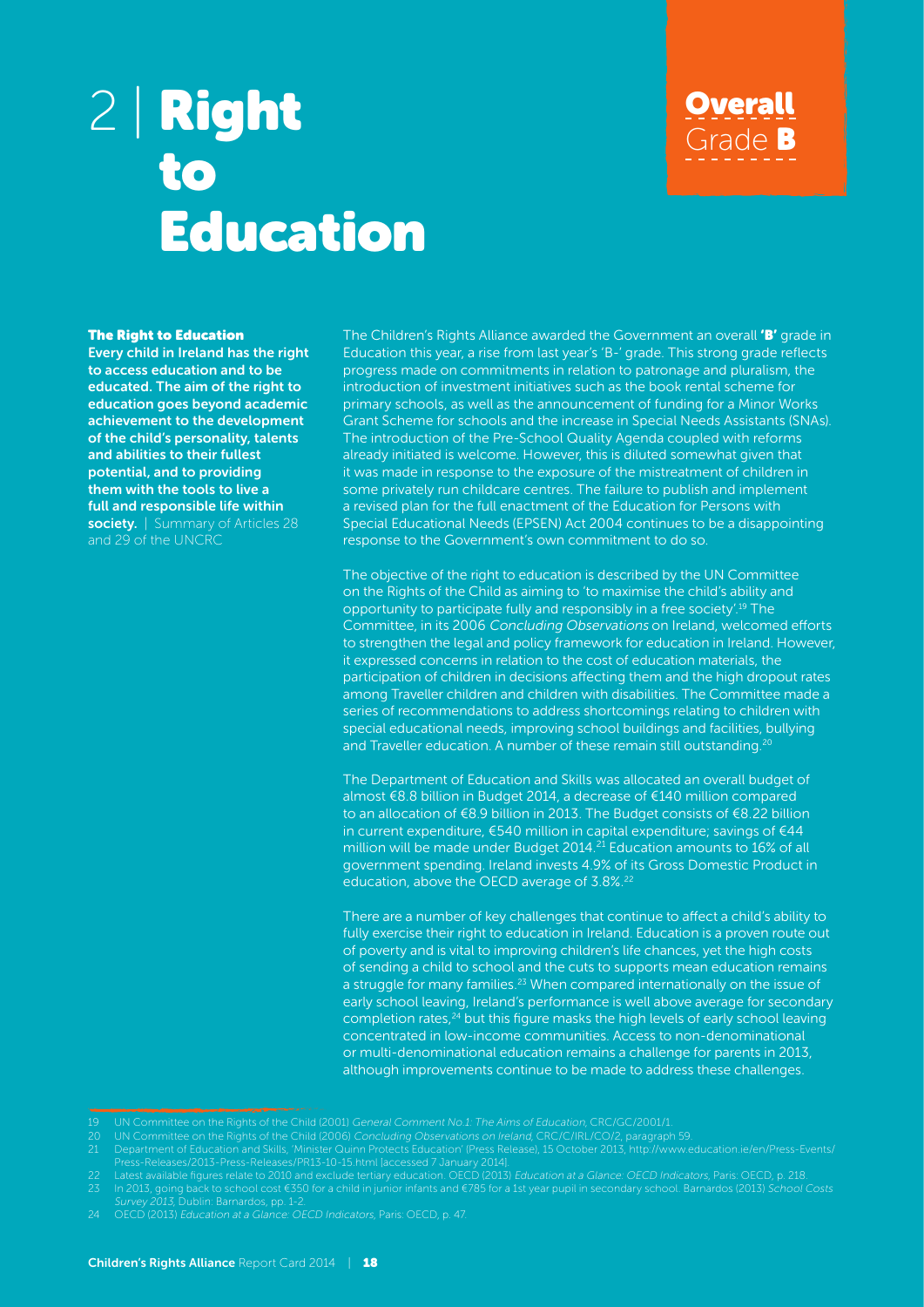## 2.1 Early Childhood Care and Education



#### Government Commitment Progress The Programme for Government commits to maintaining the free pre-school year in Early Childhood Care and Education to promote the best outcomes for children and families; and to improving the quality of the pre-school year by implementing standards and reviewing training options. On track It also commits that, as resources allow, the Government will invest in a targeted early childhood education programmes for disadvantaged children, building on existing targeted preschool supports for families most in need of assistance such as the youngballymun project. On track (also see Chapter 4.2)

#### What's happening?

The free pre-school year has been maintained. A new 'Pre-School Quality Agenda' was announced. However, this announcement was made in response to revelations about child protection failures within the pre-school registration and inspectorate. The report of the Expert Advisory Group was published in September 2013 but the National Early Years Strategy remains unpublished.

The free pre-school year continued to be available in 2013.<sup>25</sup> The scheme is available for up to three hours a day to all children in the year prior to commencing primary school, regardless of the economic status of their parents. Now in its fourth full year, 94% of eligible children are availing of the free pre-school year; that means there are almost 68,000 preschool children in 4,300 services for the academic year 2012/2013.<sup>26</sup> The scheme cost €175 million in 2013, an investment of approximately 18% of the Department of Children and Youth Affairs overall budget.

<sup>25</sup> The free pre-school year, administered by the Department of Children and Youth Affairs, is available to all children between the ages of 3 years and 2 months and 4 years and 7 months in September of the relevant year, entitling them to programme-based activities in the year proceeding primary school.

<sup>26</sup> Minster for Children and Youth Affairs Frances Fitzgerald TD, Parliamentary Questions: Written Answers 12 November 2013 [47700/13].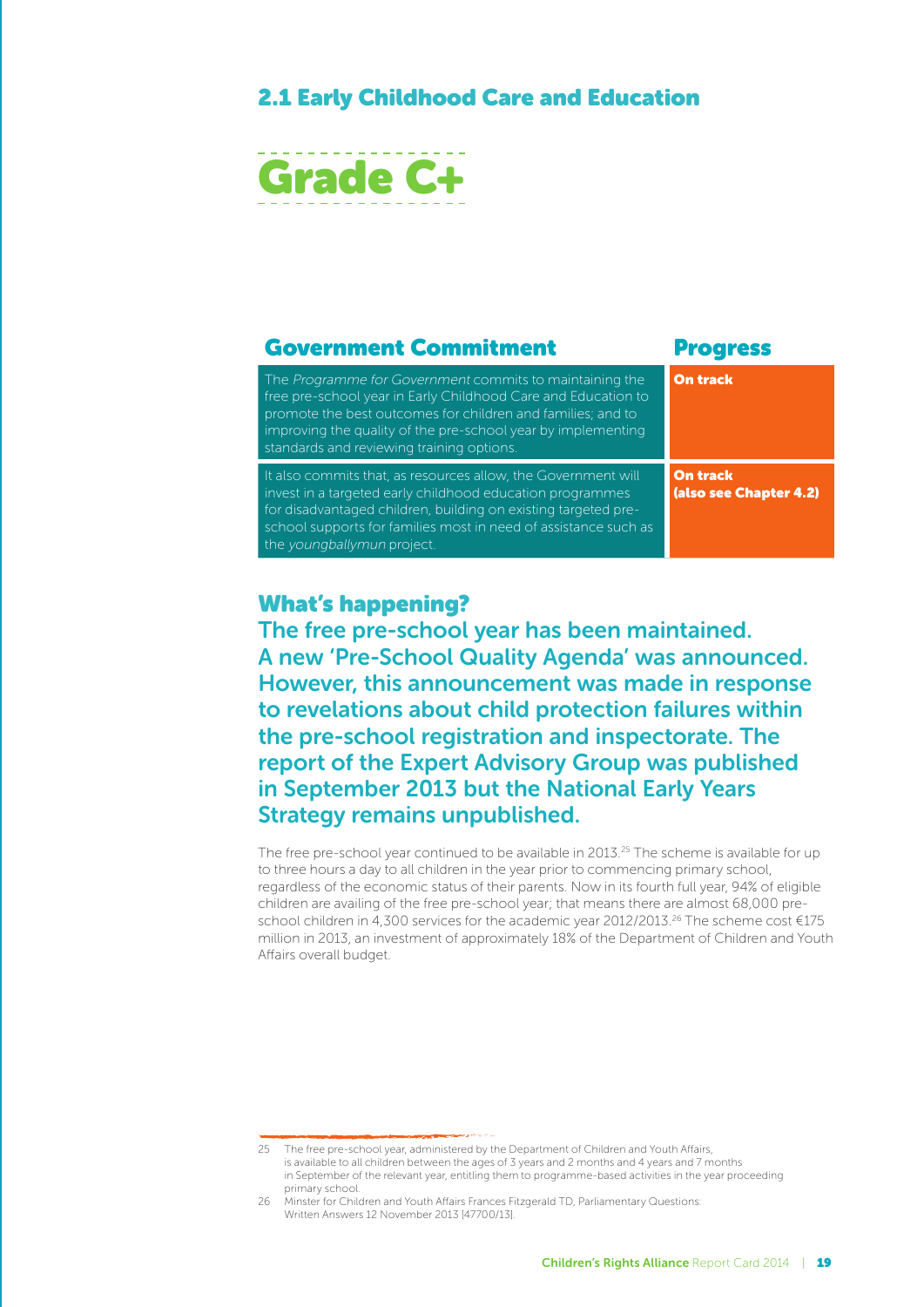In May 2013, RTE Prime Time screened an investigation into privately-run early years' services, showing evidence of bad practice and maltreatment of children. In response, the Minister for Children and Youth Affairs, Frances Fitzgerald TD made a series of policy announcements to address concerns raised by the programme, collectively called 'The Pre-School Quality Agenda'.27 The Agenda comprises eight actions: publication of inspection reports online; taking steps to make the pre-school inspection system more consistent and more robust; introduction of new protocols on regulatory enforcement and compliance; increasing and widening sanctions for non-compliance; introduction of minimum qualifications for all staff in pre-school services; introduction of a registration system for services; implementation of new national pre-school standards; and support for the implementation of Síolta and Aistear.28 Budget 2014 allocated €4.5 million towards the implementation of the Pre-School Quality Agenda.

The Child and Family Agency Act 2013 introduced a statutory requirement for the registration of all pre-school services. It also provides, for the first time, for the prescribing of minimum qualification requirements for all staff working with children in pre-school services.<sup>29</sup> Under the 2013 Act, service providers in breach of the legislation can receive a fine of up to €5,000 and may be removed from the pre-school register or conditions may be attached to their registration.30

Budget 2014 also provided funding for the establishment of a new National Quality Support Service for pre-school services as part of the Child and Family Agency. It will provide intensive support to early years services to improve the quality of pre-school care and education.<sup>31</sup> The implementation of Síolta and Aistear in early years' services will now be supported by two new initiatives: the National Quality Support Service and the forthcoming integrated Practice Guidelines for Síolta and Aistear;<sup>32</sup> and by existing support through the free pre-school year requirements, the Department of Children and Youth Affairs support for City and County Childcare Committees and the seven Voluntary Childcare Organisations.<sup>33</sup>

In 2012, approximately 87% of leaders in services participating in the free pre-school year held a minimum qualification of Level 5 on the National Framework of Qualifications (NFQ).<sup>34</sup> A higher capitation rate is payable to services where all the pre-school leaders in the service have a qualification at a minimum of FETAC Level 7 (primary degree level) in childhood/ early education, and all the pre-school assistants have at least a Level 5 qualification. The Pre-School Quality Agenda commits to introducing new qualification requirements for staff working in early years services. From September 2015, all staff working in these services will be required to hold a minimum qualification in early childhood care and education and pre-school leaders will have to meet a higher qualification than is currently required.<sup>35</sup> At the same time, the Department of Children and Youth Affairs continues to encourage services to employ more highly-qualified staff through the provision of a free pre-school year's higher capitation fee of which almost 20% of services are now availing.36 The Department will also be supporting the existing workforce to meet the new qualification requirements in 2014 and 2015 by providing opportunities for subsidised training.<sup>37</sup> In 2014, additional inspection resources will be put in place to improve the rate of inspection of early years' services and major operational improvements are also being made to the inspection process.38

29 Section 92 of the Child and Family Agency Act 2013, which amends Section 58 of the Child Care Act 1991. 30 Communication received by the Children's Rights Alliance from the Department of Education and Skills and the Department of Children and Youth Affairs on 23 December 2013.

31 Ibid.

32 Communication received by the Children's Rights Alliance from the Department of Children and Youth Affairs, 31 January 2014.

- 33 Ibid.
- 34 Pobal (2013) Pobal Annual Survey of the Early Years Sector 2012, Dublin: Pobal and Department of Children and Youth Affairs, p. 41. All leaders of the free pre-school year were required to hold a minimum qualification of Level 5 on the National Framework of Qualifications (NFQ) by August 2012, as part of their contractual arrangement with the Department of Children and Youth Affairs. See Department of Children and Youth Affairs, General Terms and Conditions governing participation in the Early Childhood Care and Education (ECCE) Programme, http://www.dcya.gov.ie/documents/childcare/Terms\_and\_Conditions\_for\_ECCE\_Scheme.pdf [accessed 4 December 2013].
- 35 A fund of €900,000 will be targeted at assisting early years practitioners who are currently unqualified to achieve a Level 5 award on the National Framework of Qualifications, and to assist those who currently have a Level 5 award to up-skill to Level 6. Communication received by the Children's Rights Alliance from the Department of Education and Skills and the Department of Children and Youth Affairs on 27 January 2014.
- 36 Communication received by the Children's Rights Alliance from the Department of Education and Skills and the Department of Children and Youth Affairs on 23 December 2013.
- 37 Communication received by the Children's Rights Alliance from the Department of Children and Youth Affairs, 31 January 2014.
- 38 Ibid.

<sup>27</sup> Department of Children and Youth Affairs (2013) 'Minister Fitzgerald commits to comprehensive pre-school quality agenda' (press-release), 7 June 2013, http://www.dcya.gov.ie/viewdoc.asp?DocID=2710 [accessed 30 August 2013]. Note there is no written policy document outlining the Agenda collectively.

<sup>28</sup> Ibid.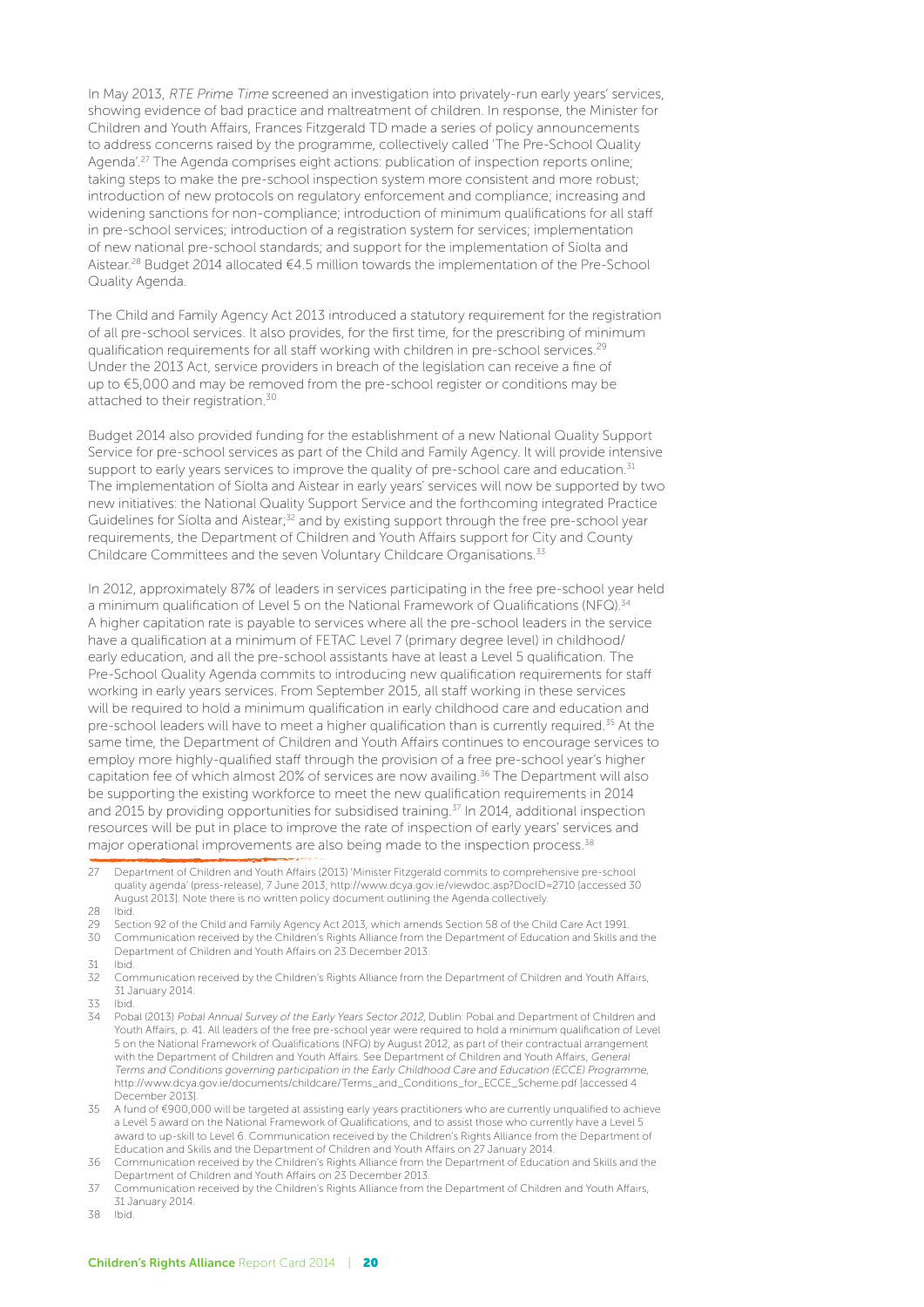The National Early Years Strategy, announced in 2012 and due for publication in 2013, has not yet been published but is expected in 2014. The Expert Advisory Group on the development of the Strategy,<sup>39</sup> convened by the Minister for Children and Youth Affairs in 2012, published its report Right from the Start in September 2013.40

#### Comment

Early Childhood Care and Education gets a 'C+' grade in Report Card 2014, a fall from last year's 'B-' grade. This grade reflects that funding for the free pre-school year remains intact and the introduction of the Pre School Quality Agenda. However, we could not give a higher grade as Report Card 2013 called for an evaluation of the free pre-school year and the National Early Years Strategy to be published, neither of which has happened. Furthermore, while the revelations of the RTE Prime Time programme resulted in immediate action by the Minister and positive policy and legislative developments, they also highlighted the inadequacies in regulating and monitoring privately-run early years services which had continued up until the media exposé midway through 2013. It is of concern that these inadequacies were not exposed until this point, but it is hoped that the recent changes will result in positive outcomes for pre-school children in 2014.

All children have the right to education under Article 28 of the UN Convention on the Rights of the Child, with the UN Committee on the Rights of the Child interpreting the right to education during early childhood as beginning at birth.<sup>41</sup> The right to education is closely linked to a child's right to maximum development, under Article 6(2).42 In addition, Ireland is under an obligation to provide assistance to parents, which includes quality childcare services to working parents, under Article 18(3).<sup>43</sup> The free pre-school year and the Child Benefit payment are currently the State's key mechanisms to support children in achieving these rights. The National Early Years Strategy must explore how best the Government can vindicate these rights over the next five years.

The most recent statistics from the Organisation of Economic Co-operation and Development (OECD) Family Database found Ireland's investment in early care and education to be well below international standards at 0.4% of GDP in 2009, compared to an OECD average of 0.7%.<sup>44</sup> The 0.4% figure includes spending on four and five-year old children in primary school, when adjusted for spending on early education and care prior to school entry, it falls to 0.2%.<sup>45</sup>

"The National Early Years Strategy offers an important opportunity to provide a children's rights framework for the implementation of Government commitments in early childhood. To be successful, it must set out a clear and ambitious vision for early years in Ireland and have a strong focus on implementation."

<sup>39</sup> The group comprised Eilis Hennessy (Department of Psychology, University College Dublin) Catherine Byrne (The Atlantic Philanthropies), Siobhan Feehan (Deansrath Family Centre, Clondalkin), Fergus Finlay (Barnardos), Irene Gunning (Early Childhood Ireland), Prof. Nóirín Hayes (Dublin Institute of Technology), Fiona McDonnell (National Specialist, Early Years Inspectorate), Roisin McGlone (Sligo Institute of Technology), Breda McKenna (Monaghan County Childcare Committee), Patricia Murray (Childminding Ireland), Fr. Gerard O'Connor (St. Ultan's, Cherry Orchard), Patricia O'Dwyer (Public Health Nursing Consultant), Biddy O'Neill (Health Service Executive), Kathryn O'Riordan (Cork City Childcare Committee),Thomas Walsh (Primary District Inspector, Department of Education and Skills) and Toby Wolfe (Start Strong).

<sup>40</sup> Department of Children and Youth Affairs (2013) Right from the Start, Report of the Expert Group on the Early Years Strategy, Dublin: Government Publications.

<sup>41</sup> UN Committee on the Rights of the Child (2006), General Comment No.7: Implementing child rights in early childhood, CRC/C/G/GC/7/Rev.1.

<sup>42</sup> Ibid. 43 Ibid.

<sup>44</sup> OECD (2012), OECD Family Database, Paris: OECD (www.oecd.org/social/family/database) PF3.1 Public spending on childcare and early education http://www.oecd.org/els/soc/PF3.1%20Public%20spending%20on%20 childcare%20and%20early%20education%20-%20290713.pdf [accessed 7 January 2014].

<sup>45</sup> Ibid.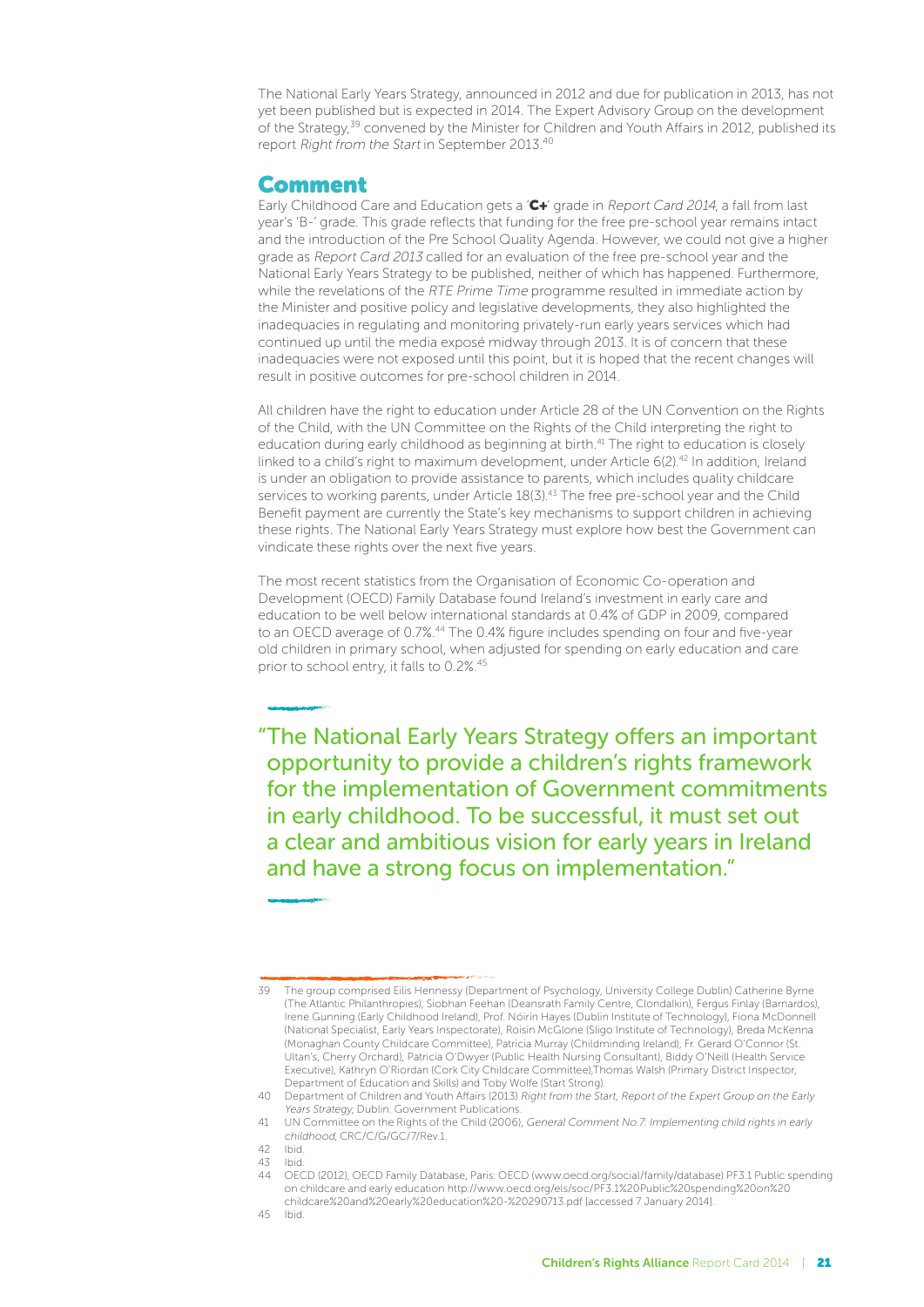The National Early Years Strategy, which is expected to be published in early 2014, is welcome. Its absence over many years indicated the inadequate priority afforded to this critical area.46 The Strategy will sit within the broader framework of a National Children and Young People's Policy Framework and is expected to address policy issues affecting children from birth to six years of age. It will cover areas such as enhancing the quality of early childhood care and education and child-minding, the further development of the free pre-school year and improving health and physical fitness, including responding to obesity.<sup>47</sup>

The Strategy offers an important opportunity to provide a children's rights framework for the implementation of Government commitments in early childhood. To be successful, it must set out a clear and ambitious vision for early years in Ireland, and it needs to have a strong focus on implementation, backed by increased resources. Its primary focus must be on children's best interests. Article 18 (parental responsibilities) of the UN Convention on the Rights of the Child places an obligation on the State to give 'appropriate assistance to parents and legal guardians in the performance of their child-rearing responsibilities'. Serious consideration should be given to the Expert Group's recommendation to put in place a National Parenting Action Plan to ensure that parents can adequately support their children's development.

A key component of the Strategy must be a focus on delivering quality service provision. The RTE Prime Time investigation 'A breach of trust' broadcast in May 2013 exposed bad practice and maltreatment of children in a small number of childcare facilities. The programme also revealed figures showing widespread breaches of regulations, insufficient inspections and a lack of follow up on non-compliance. This programme highlighted the need for major reforms and resulted in further resources for the Pre-School Inspectorate as well as legislation to strengthen the inspection process.

It also demonstrated the necessity of a national roll-out of Síolta, the National Quality Framework for Early Childhood Education (2006)48 and Aistear, the Early Childhood Curriculum Framework (2009).49 The Pre School Quality Agenda makes a welcome commitment to 'support implementation of Síolta and Aistear, including examining the establishment of nationwide mentoring supports'.50 The National Council for Curriculum and Assessment has been tasked to develop 'Practice Guidelines' which are expected to contain a priority set of elements from both Síolta and Aistear.<sup>51</sup> Despite these positive improvements, there is still no plan for the national roll-out of Síolta or Aistear. The Síolta evaluation,<sup>52</sup> published in 2012, raised concerns in consistency in its implementation, the dedicated staff time required, and costs and difficulties in interpreting the Síolta guidance.<sup>53</sup> The final report on the implementation of the Síolta Quality Assurance Programme was published in December 2013:54 this Programme remains a pilot and has been limited to a small number of settings.55 The findings and recommendations from both reports will inform the future implementation of the Síolta Quality Assurance Programme.<sup>56</sup>

<sup>46</sup> Communication received by the Children's Right Alliance from the Department of Children and Youth Affairs and the Department of Education and Skills on 23 December 2013.

<sup>47</sup> Department of Children and Youth Affairs, 'Minister Frances Fitzgerald announces preparation of Ireland's first National Early Years Strategy' [press release], 25 January 2012, http://www.dcya.gov.ie/viewdoc.asp?DocID=1751 [accessed 14 January 2013]; Department of Children and Youth Affairs, 'Minister Fitzgerald hosts first meeting of Expert Advisory Group on Ireland's first-ever Early Years Strategy' [press release], 18 June 2012, http://www.dcya. gov.ie/viewdoc.asp?DocID=2140 [accessed 14 January 2013].

<sup>48</sup> Centre for Early Childhood Development and Education (2006) Síolta: The National Quality Framework for Early Childhood Education, Dublin: Centre for Early Childhood Development and Education.

<sup>49</sup> National Council for Curriculum and Assessment, 'Aistear: the Early Childhood Curriculum Framework', http:// www.ncca.biz/Aistear/ [accessed 18 January 2013].

<sup>50</sup> Department of Children and Youth Affairs (2013) 'Minister Fitzgerald commits to comprehensive pre-school quality agenda' [press release], 7 June 2013 http://www.dcya.gov.ie/viewdoc.asp?DocID=2710 [accessed 7 January 2014].

<sup>51</sup> Information received by the Children's Rights Alliance from the Department of Children and Youth Affairs and the Department of Education and Skills on 23 December 2013.

<sup>52</sup> Centre for Early Childhood Development and Education (2006) Síolta: The National Quality Framework for Early Childhood Education, Dublin: Centre for Early Childhood Development and Education.

<sup>53</sup> The evaluation of the Síolta Quality Assurance Programme took place at an interim stage in the implementation of the Programme. The field test phase of the Programme is expected to conclude shortly and a final report is being prepared for submission to the Department of Education and Skills, Goodbody Economic Consultants (2011) Evaluation of Initial Implementation of Síolta Final Report, p. 97.

<sup>54</sup> Communication received by the Children's Rights Alliance from the Department of Education and Skills on 23 December 2013.

<sup>55</sup> Start Strong (2013) Pre-budget submission 2014, http://www.startstrong.ie/files/Start\_Strong\_Pre-Budget\_ Submission\_2014.pdf [accessed 26 August 2013].

<sup>56</sup> Communication received by the Children's Rights Alliance from the Department of Education and Skills on 23 December 2013.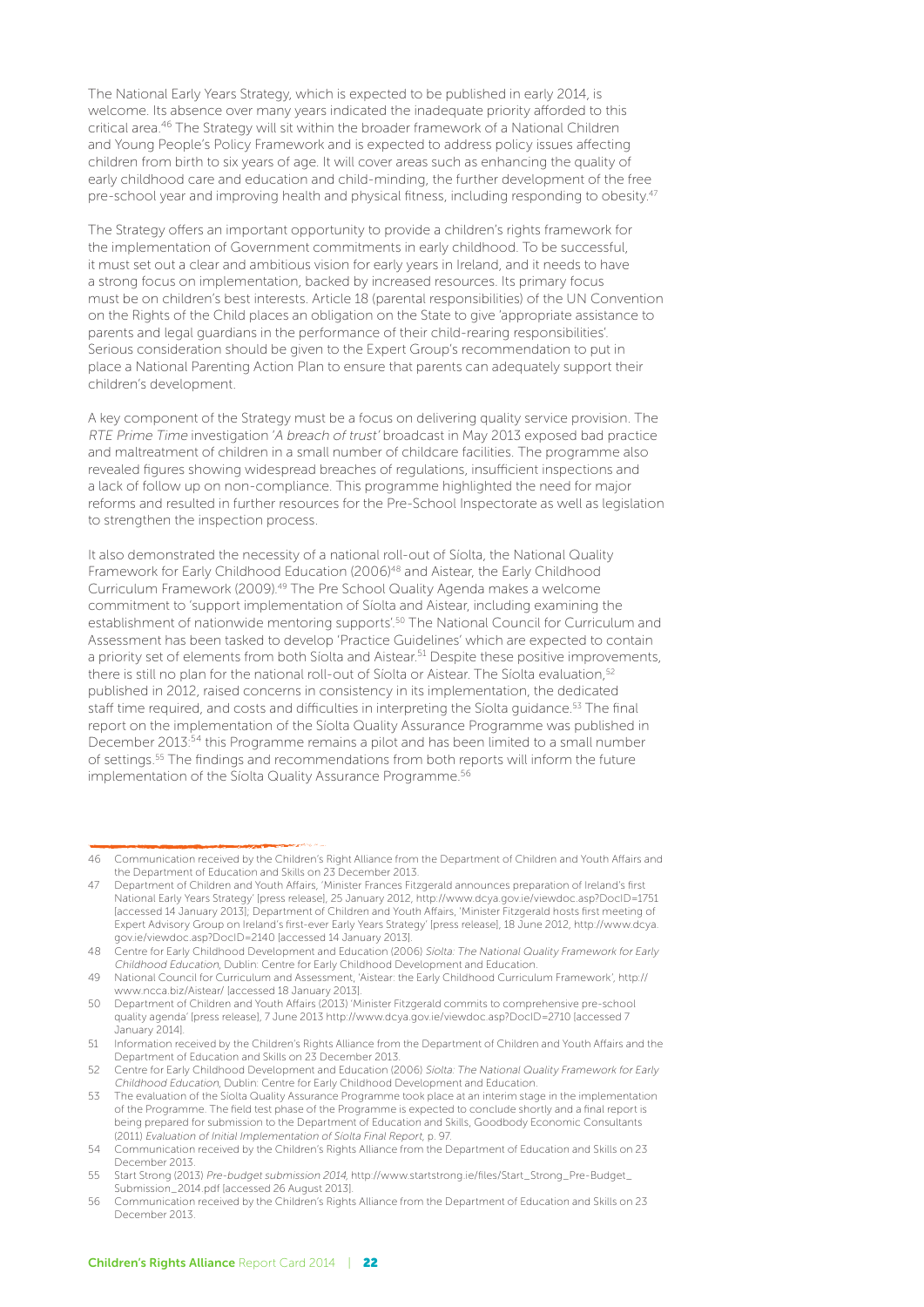In practice, participating providers in the free pre-school year are obliged to adhere to the Síolta principles and accept visits and advice from Síolta coordinators and County Childcare Committee staff.57 Providers are not, however, obliged to undergo the twelve-step Síolta Quality Assurance Programme.

The Department of Education and Skills is currently working in consultation with the Department of Children and Youth Affairs to consider the most effective means of progressing Síolta's implementation.58 Early years settings require considerable support to progress through this programme. Where training in Síolta is available, it is limited as financial support is not being made available to providers or to individual staff for up-skilling.<sup>59</sup> However, it is intended that the new National Quality Support Service will provide support in this area. The support for Aistear is even more limited than Síolta, and is largely confined to the infant classes of primary schools.

The skills and competencies of those working in early education and care are core to ensuring quality. Research demonstrates that high quality adult-child interactions are most consistently found where those working with children are highly qualified and where wages are high enough to ensure low staff turnover.<sup>60</sup> Yet despite this evidence, the proportion of graduates currently employed in early years settings in Ireland is 12%, shockingly low when compared with the 60% European benchmark recommended in a major 2011 report.<sup>61</sup> Wages are low and staff must pay for their own training, with little financial reward for doing so.<sup>62</sup> As is mentioned above, the Pre-School Quality Agenda will introduce minimum qualification requirements for all staff in pre-school services from September 2015: FETAC Level 6 for leaders and Level 5 for all other staff. Though this is welcome, it does not go far enough. FETAC Level 5 remains a low level qualification. To ensure quality services for young children higher minimum standards are required, accompanied by appropriately resourced training for practitioners, and intensive coaching and mentoring. The Pre-School Quality Agenda also commits to providing a training fund to support existing staff to meet the qualification requirements which are being introduced.

"The free pre-school year is Ireland's key mechanism to support children in the early years and the Minister for Children and Youth Affairs has described it as 'laying the solid foundation for a further expansion of universal childcare provision in Ireland, to support children and support families'."

<sup>57</sup> Department of Children and Youth Affairs, General Terms and Conditions governing participation in the Early Childhood Care and Education (ECCE) Programme, http://www.dcya.gov.ie/documents/childcare/Terms\_and\_ Conditions\_for\_ECCE\_Scheme.pdf [accessed 22 December 2011].

<sup>58</sup> Communication received by the Children's Rights Alliance from the Department of Education and Skills on 23 December 2013.

<sup>59</sup> There are approximately 25 Síolta coordinators working with 135 ECCE services across a broad spectrum of service provision. This is a small number considering an estimated 4,250 services will be contracted under the free pre-school year scheme for the 2011/2012 year.

<sup>60</sup> Barnardos and Startstrong (2012) Towards a Scandinavian childcare system for 0-12 year olds in Ireland? Dublin: Barnardos, Startstrong, pp. 11-13.

<sup>61</sup> University of East London and University of Ghent (2011) Competence Requirements in Early Childhood Education and Care: Study for the European Commission Directorate General for Education and Care, http:// ec.europa.eu/education/more-information/doc/2011/core\_en.pdf [accessed 26 August 2013].

<sup>62</sup> A 2012 survey carried out by Early Childhood Ireland found that the average wage of unqualified staff in the sector was €10.10 per hour, that of staff qualified to FETAC Level 5 was €10.85 and that of graduate educators (degree level) was €11.24. See Early Childhood Ireland Salary Survey 2012 http://www.earlychildhoodireland.ie/ policy-advocacy-and-research/surveys/salary-survey-2012/ [accessed 26 August 2013].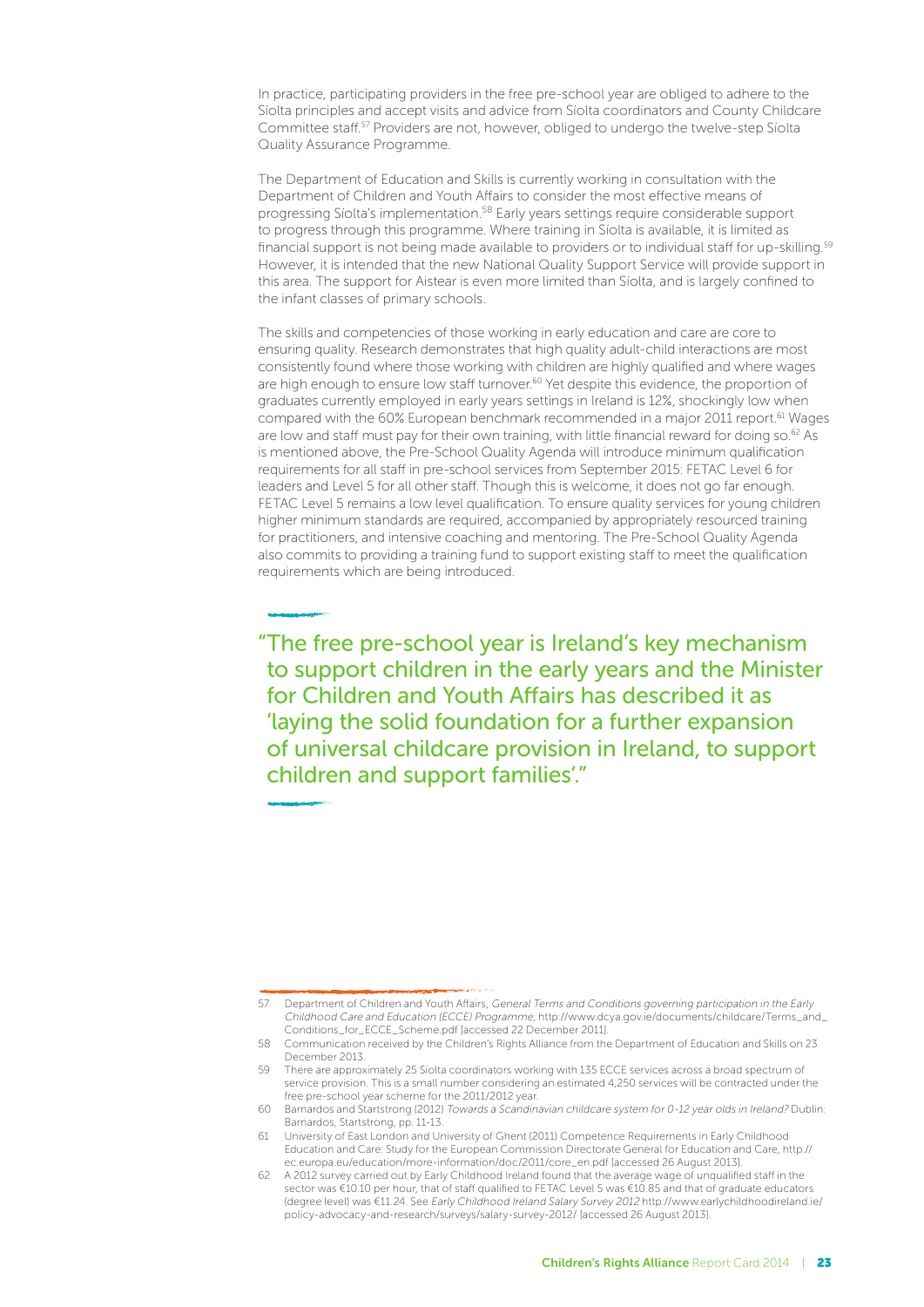The Pre-School Quality Agenda commits to the development of a more robust, consistent and regular inspection system, to the tightening of sanctions for non-compliance. Inspection reports have been published since July 2013. These are welcome developments, but, again, they do not go far enough. The moratorium on public sector recruitment has reduced the size of the Pre-School Inspectorate and its ability to work consistently countrywide. The Inspectorate has now transferred to the Child and Family Agency. In addition, there are issues with the nature of inspections, which are primarily concerned with 'structural' dimensions of quality, such as health and safety rather than the quality of adultchild interactions. The introduction of the National Quality Standards will help to address this issue. The existing inspection regime has not formally integrated the principles under Síolta and Aistear. An overhaul of the inspection system is required to truly improve the quality and provide a consistent, responsive and resourced system that will drive quality in early years services. The Expert Advisory Group on the Early Years Strategy has recommended that quality standards should be improved before the introduction of a second free preschool year,<sup>63</sup> a position with which the Minister for Children and Youth Affairs, Frances Fitzgerald TD has indicated she agrees.<sup>64</sup>

A major concern with the Pre-School Quality Agenda is that it focuses solely on centre-based services and ignores the child protection risks and quality concerns that result from the exemption of most child-minders from the regulation. Start Strong estimates that nearly 50,000 children are cared for by some 19,000 child-minders most of whom are exempt from regulation and operate without supervision and support.65

Report Card 2013 recommended that an evaluation of the free pre-school year be conducted. The pre-school year is currently in its fourth year of implementation. Research findings have recently begun to become available through the Growing Up in Ireland survey, which could inform such an evaluation.

The free pre-school year is Ireland's key mechanism to support children in the early years and the Minister for Children and Youth Affairs has described it as 'laying the solid foundation for a further expansion of universal childcare provision in Ireland, to support children and support families'.66 This initiative supports a child's right to development under Article 6 of the UN Convention on the Rights of the Child and right to education under Article 28 of the Convention. The UN Committee on the Rights of the Child 'interprets the right to education during early childhood as beginning at birth and closely linked to young children's right to maximum development (Article 6.2)<sup>'67</sup> so the State's provision of pre-school care and education is essential in fulfilling this important right for young children and must be developed further.

<sup>63</sup> Department of Children and Youth Affairs (2013) Right from the Start, Report of the Expert Group on the Early Years Strategy, Dublin: Government Publications.

<sup>64</sup> Minister for Children and Youth Affairs Frances Fitzgerald TD Parliamentary Questions Written Answers, 12 November 2013 [47700/13]. However, the current free pre-school year costs €175 million and the Department of Children and Youth Affairs has indicated to the Alliance that this funding is not available within current budget constraints communication received on 23 December 2013.

<sup>65</sup> StartStrong, (2012) Policy Brief - Child-minding: Regulation and recognition, Dublin: Start Strong, http://www.startstrong.ie/files/Childminding\_-\_Regulation\_and\_Recognition.pdf [accessed 16 December 2013].

<sup>66</sup> Department of Children and Youth Affairs, 'Government investing in important reforms for children and families – Fitzgerald' [press release], 15 October 2013, http://www.dcya.gov.ie/ viewdoc.asp?Docid=2999&CatID=11&mn=&StartDate=1+January+2013 [accessed 10 February 2014].

<sup>67</sup> UN Committee on the Rights of the Child (2006) General Comment No. 7: Implementing child rights in early childhood, CRC/C/GC/7/Rev.1.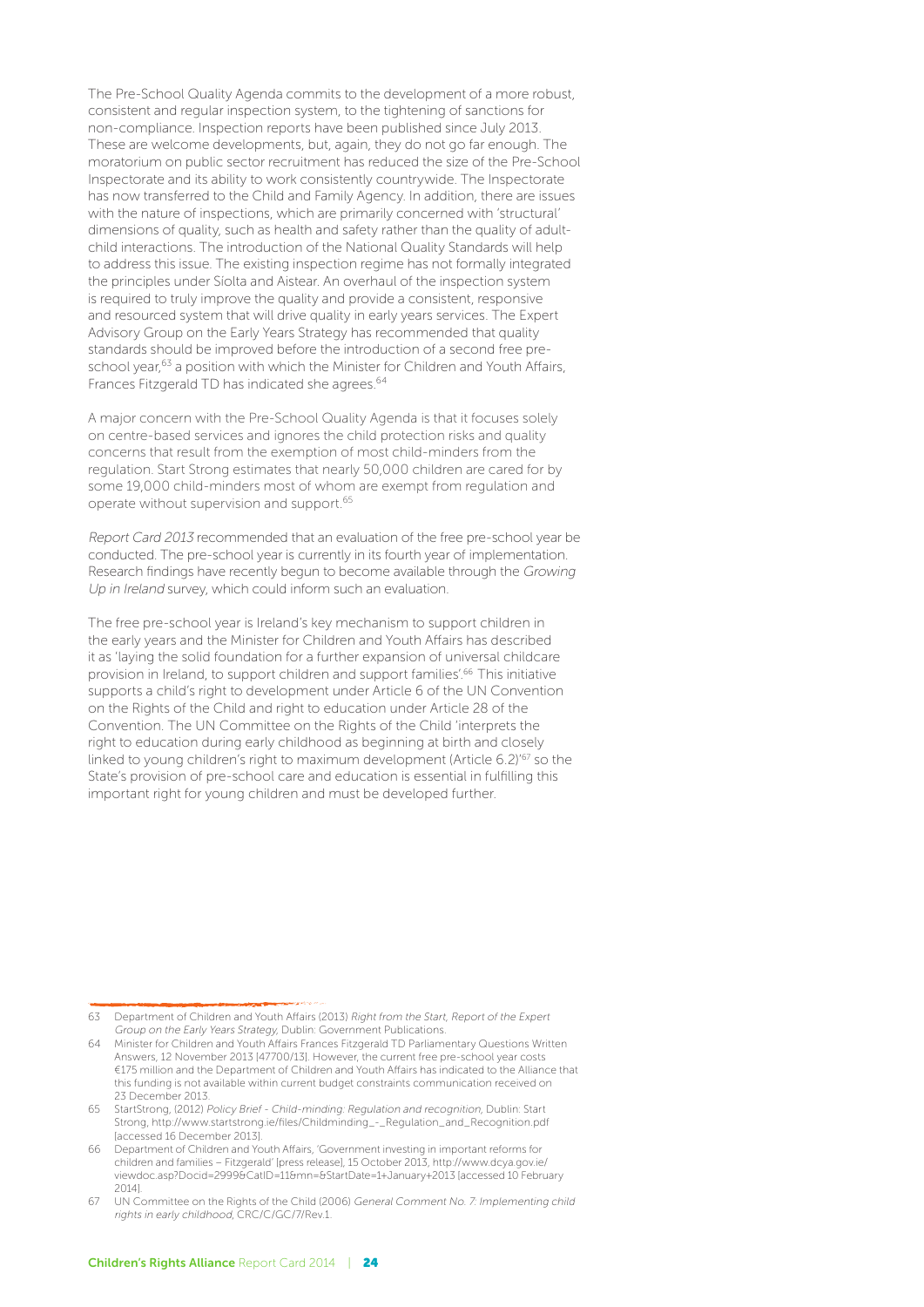#### Immediate Actions for 2014

## Launch and commence the implementation of the National Early Years Strategy

A rights-based National Early Years Strategy should be published and be accompanied by

## Conduct a quality audit across all early years services to provide baseline data for the implementation of the National Early Years Strategy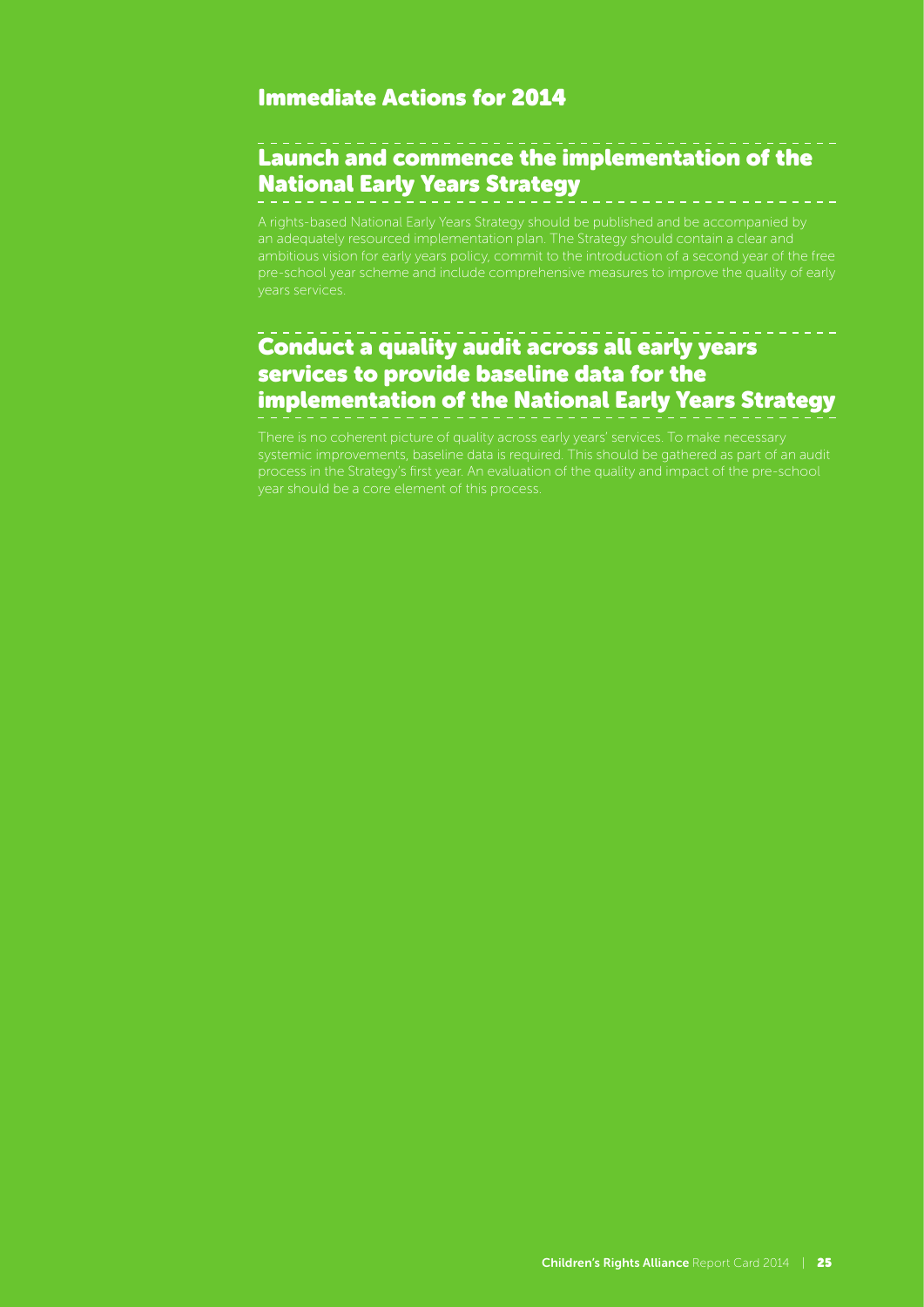## 2.2 Child Literacy



| <b>Government Commitment</b>                                                                                                                                                                                                                                                                                                                                                                                                                                                                                                                                                                                                                                                 | <b>Progress</b> |
|------------------------------------------------------------------------------------------------------------------------------------------------------------------------------------------------------------------------------------------------------------------------------------------------------------------------------------------------------------------------------------------------------------------------------------------------------------------------------------------------------------------------------------------------------------------------------------------------------------------------------------------------------------------------------|-----------------|
| The Programme for Government commits to developing a<br>National Literacy Strategy for children and young people as a<br>matter of urgency, with school-level targets that are related to<br>national targets.                                                                                                                                                                                                                                                                                                                                                                                                                                                               | <b>On track</b> |
| Every school will be required to have a Literacy Action Plan,<br>with demonstrable outcomes. Responsibility for achieving<br>these outcomes will be vested in the school principals, who will<br>also receive continuing professional development to support<br>the implementation of the strategy.                                                                                                                                                                                                                                                                                                                                                                          |                 |
| The Programme for Government also commits to:<br>improving pre-service and in-service training in the teaching<br>of literacy for all primary and secondary school teachers,<br>with dedicated literacy mentors to work intensively with<br>teachers in the most disadvantaged primary schools.<br>increasing time spent on literacy: Delivering Equality of<br>$\equiv$<br>Opportunity in Schools (DEIS) primary schools will be<br>required to teach literacy for 120 minutes per day; non-DEIS<br>schools to teach literacy for 90 minutes per day. <sup>68</sup> This time<br>includes incorporating structured literacy tuition into the<br>teaching of other subjects. | <b>On track</b> |

### What's happening?

The National Literacy and Numeracy Strategy continues to be rolled out. Focus in 2013 was on progressing steps initiated in 2012. Budget 2014 saw the continued investment in the rollout of the Strategy.

Literacy and Numeracy for Learning and Life: the National Strategy to Improve Literacy and Numeracy among Children and Young People 2011-2020, launched in July 2011,69 sets out clear targets for children's literacy performance at primary and second-level, with a view to substantially improving performance by 2020. Budget 2014 allocated €9 million towards the continued rollout of the strategy.

<sup>68</sup> Department of Education and Skills Circular 0056/2011 states that: from January 2012 all primary schools will be required to increase the time spent on the development of literacy skills, particularly in the first language of the school, by one hour overall for language (Irish and English) per week (i.e. to 6.5 hours for infants with a shorter day, and to 8.5 hours per week for students with a full day).

<sup>69</sup> Department of Education and Skills (2011) Literacy and Numeracy for Learning and Life: The National Strategy to improve Literacy and Numeracy among Children and Young People 2011-2020, Dublin: Department of Education and Skills.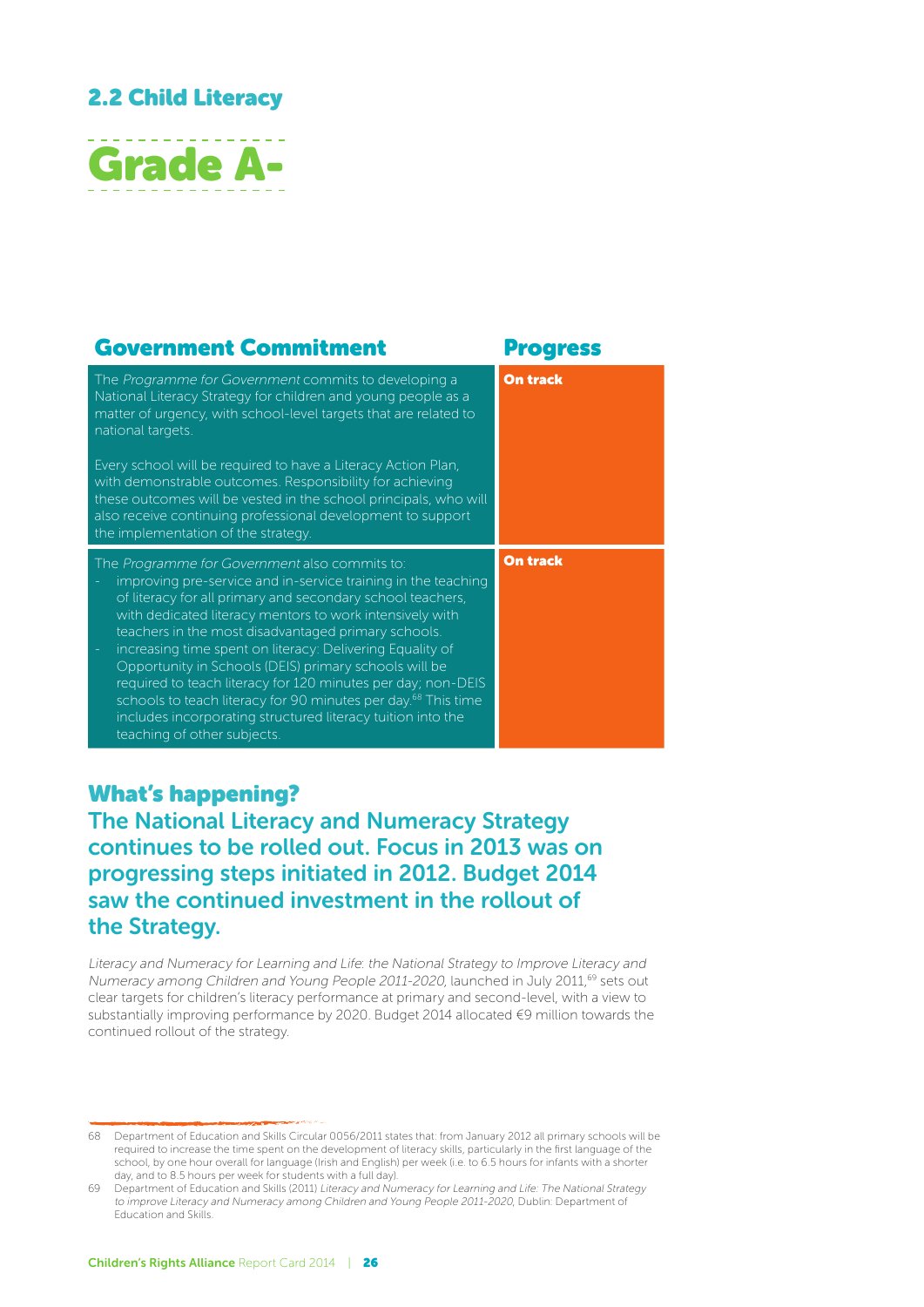There are now 28 primary and 12 post-primary full-time equivalent, literacy advisors and 12 primary and two post-primary full-time equivalent numeracy advisors within the Professional Development Service for Teachers (PDST).<sup>70</sup> The Strategy requires all schools to engage in school self-evaluation (SSE) and produce School Improvement Plans from 2012/2013, which includes specific targets for the promotion and improvement of literacy and numeracy.<sup>71</sup> In 2013, school self-evaluation updates were published via an e-bulletin to support and engage schools in the SSE process.<sup>72</sup> All schools have been invited to attend seminars on SSE and have been offered SSE support. As of December 2013, 2,893 primary schools and 666 post primary schools have availed of advisory visits by Inspectors from the Department of Education and Skills.73 Primary schools are required to have an action plan for either literacy or numeracy in place no later than the end of the 2013/2014 school year, with an action plan for the other the following year. Schools are not required to submit SSE reports to the Department of Education and Skills but they are required to provide a summary SSE report and School Improvement Plan to their own school community by the end of June 2014.<sup>74</sup> All 860 Delivering Equality of Opportunity in Schools (DEIS) schools have individual action plans in which literacy is one of the key themes.75 The Department of Education and Skills Inspectorate assesses progress on reaching targets related to time spent on teaching literacy and this information is collated by the Department.<sup>76</sup> It is not proposed to disaggregate data by county.<sup>77</sup> However, while the Programme for Government commits to increase the time spent on literacy in DEIS schools to 120 minutes per week, the guidance issued to all primary schools calls for literacy to be taught up to 8.5 hours a week which works out at 102 minutes a day, thus falling short of the commitment.<sup>78</sup>

A number of steps have been taken to improve literacy in the past two years: departmental circulars were published for primary and post-primary level, providing advice on the implementation of the Strategy<sup>79</sup> and supports for schools, teachers and principals were made available through enhanced Continuing Professional Development (CPD).80 In addition, School Self-Evaluation Guidelines were published,<sup>81</sup> which aim to support ongoing consultation with parents and provide for reporting to parents on progress in literacy and numeracy.82 Extended and restructured undergraduate and post graduate Initial Teacher Education Programmes at both primary and post primary level are in progress, providing further time and focus for student teachers to learn about developing literacy and numeracy.<sup>83</sup> It is important that steps are taken for existing teachers to ensure CPD training is based on strong evidence and that a holistic approach is taken to implementing the Strategy in each school.

A 2013 evaluation of DEIS primary schools in urban areas was published and demonstrated positive results in both literacy and numeracy, although the level of achievement is still below that of children in non-DEIS schools.84

- 70 Communication received by the Children's Rights Alliance from the Department of Education and Skills on 23 December 2013.
- 71 Communication received by the Children's Rights Alliance from the Department of Education and Skills, 28 January 2013. See www.schoolself-evaluation.ie for more details. Department of Education and Skills, 'Minister Ruairí Quinn launches Guidelines on School Self-evaluation' [press release], 19 November 2012, http://www. education.ie/en/Press-Events/Press-Releases/2012-Press-Releases/PR2012-11-19.html [accessed 10 February 2014].
- 72 Department of Education and Skills (2013), SSE Update: Primary Edition, Issue 2: September 2013, http:// schoolself evaluation.ie/post-primary/wp-content/uploads/2013/11/SSE-UPDATE-PP-Issue-2.pdf [accessed 7 January 2014].
- 73 Communication received by the Children's Rights Alliance from the Department of Education and Skills, 23 December 2013.
- 74 Ibid.
- 75 Ibid.
- 76 Minister for Education Ruairí Quinn TD, Parliamentary Questions, Dail Debates, 3 October 2013 [41697/13].
- 77 Ibid.<br>78 Den
- 78 Department of Education and Skills Circular 0056/2011 states that: from January 2012 all primary schools will be required to increase the time spent on the development of literacy skills, particularly in the first language of the school, by one hour overall for language (Irish and English) per week (i.e. to 6.5 hours for infants with a shorter day, and to 8.5 hours per week for students with a full day).
- 79 Department of Education and Skills (2012), Circular No. 0025/2012 to Boards of Management, Principal Teachers and Teaching Staff of Post-Primary Schools, Dublin: Department of Education and Skills.
- 80 In December 2012, the PDST delivered CPD for literacy link teachers who are to support literacy across the curriculum in post-primary schools. The CPD consisted of a one-day seminar and is to be followed by further CPD for these teachers in the first half of 2013. A range of other literacy and numeracy related CPD opportunities are also available and the Department of Education strongly encouraged principals and teachers to avail of these relevant CPD opportunities and supports.
- 81 Ibid.
- 82 Department of Education and Skills, 'Address by the Minister for Education and Skills, Ruairí Quinn TD, to IBEC members' [press release], 21 November 2012, http://www.education.ie/en/Press-Events/Speeches/2012- Speeches/SP2012-11-22.html [accessed 10 February 2014].
- 83 Communication received by the Children's Rights Alliance from the Department of Education and Skills on 27 January 2014.
- 84 S. Weir and S. Denner (2013) The evaluation of the school support programme under DEIS: changes in pupil achievement in urban primary schools between 2007 and 2013, Dublin: Educational Research Centre.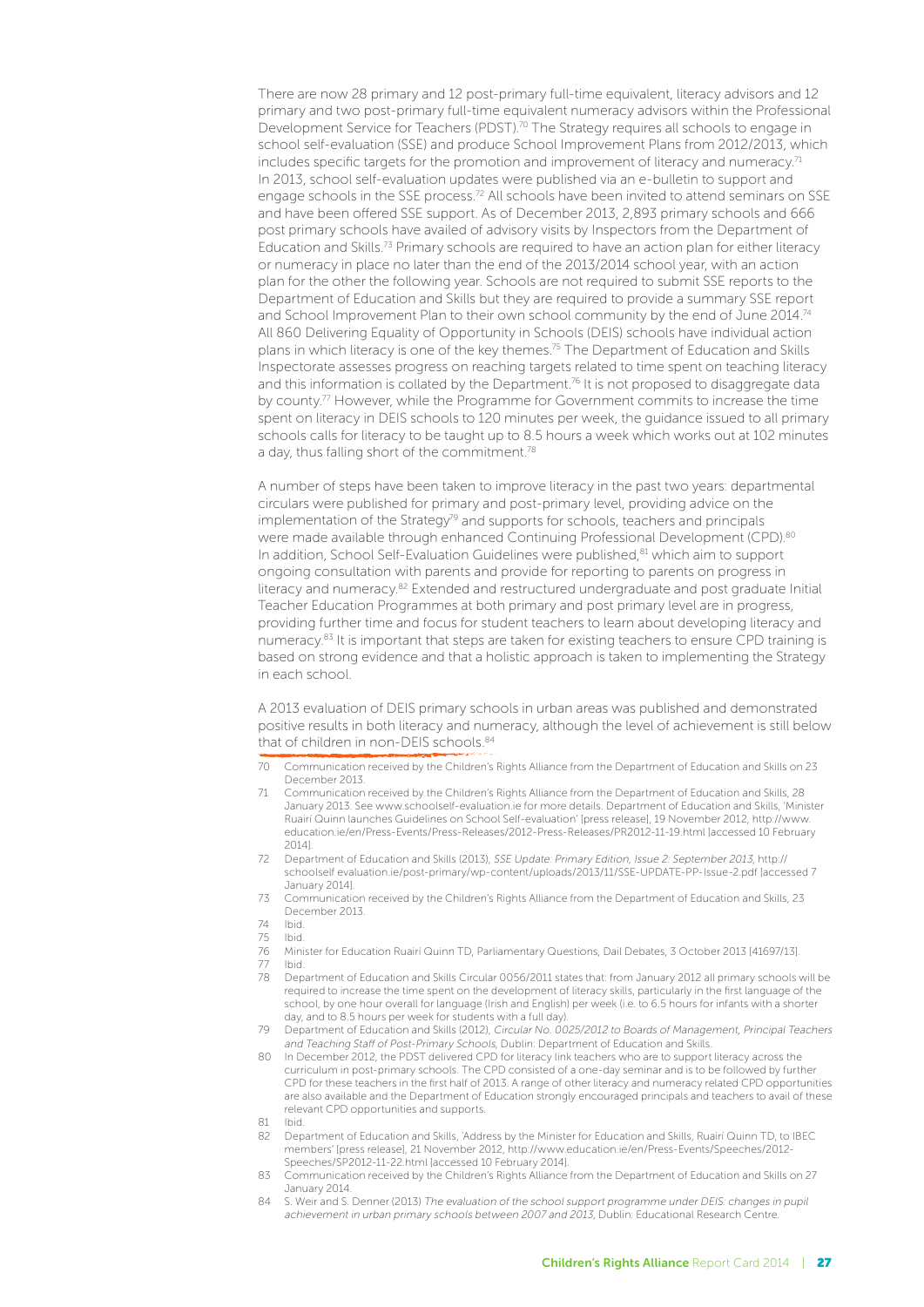Junior Cycle: In total, €3 million was allocated to Junior Cycle reform in 2013 following the publication of A Framework for Junior Cycle in 2012, which describes the new Junior Cycle in 24 statements of learning. Not all of the funding allocated to CPD was spent due in part to industrial relations issues.<sup>85</sup> The Framework, which moves away from the exambased Junior Certificate towards a continuous assessment model, emphasises the role of all teachers in developing students' literacy and numeracy skills and places literacy and numeracy as two of the core key skills to be achieved at Junior Cycle.<sup>86</sup> Under the proposed Cycle, there will be two new national qualifications. The first, at Level 3 of the National Framework of Qualifications, will replace the Junior Certificate. The second, at Level 2, will be designed for students with special educational needs where such needs prevent students from accessing some or all of the subjects and courses on offer and require focused priority learning outcomes.87

In December 2013, Minister Quinn announced the establishment of a new Working Group<sup>88</sup> on Junior Cycle reform which will consider and make recommendations on issues raised by unions and management bodies. $89$  In addition, English is the only subject which will change in September 2014. Schools may choose to introduce short courses from September. All other subjects remain the same as in the current Junior Certificate.<sup>90</sup>

Budget 2014 provided €4.8 million for the reform of the Junior Cycle which will cover necessary training for school personnel, including teachers and principals. Standardised testing in English and Mathematics will take place in spring 2017 for second year students rather than in 2015/16 as originally planned while standardised testing in Science and Irish (in Irish medium schools) will be introduced in 2018 for second year students rather than in 2017 as originally planned.<sup>91</sup> This standardised testing at second level can be integrated with the existing primary level standardised tests in order to carry out longitudinal research on children's literacy development.

Book Rental Scheme: Budget 2014 allocated €5 million to primary schools for investment in book rental schemes.

"Equipping a child with adequate literacy and numeracy skills is central to their progression from a life of poverty, disadvantage and marginalisation and increases their ability to participate in society and in democracy."

<sup>85</sup> Communication received by the Children's Rights Alliance from the Department of Education and Skills on 27 January 2014.

<sup>86</sup> Department of Education and Skills (2012) A Framework for Junior Cycle, http://www.education.ie/en/ Publications/Policy-Reports/A-Framework-for-Junior-Cycle-Full-Report.pdf [accessed 27 August 2013].

<sup>87</sup> Communication received by the Children's Rights Alliance from the Department of Education and Skills 15 January 2014.

<sup>88</sup> The working group is made up of representatives from teacher unions, school management, the Department of Education & Skills and the National Council for Curriculum and Assessment.

<sup>89</sup> Department of Education and Skills, 'Minister Quinn announces first meeting of Working Group on Junior Cycle Reform' [press Release], 16 December 2013 http://www.education.ie/en/Press-Events/Press-Releases/2013- Press-Releases/PR2013-12-16.html [accessed 15 January 2014].

<sup>90</sup> Department of Education and Skills 'Statement from the Department of Education & Skills on the conclusion of the first meeting of the JCSA National Working Group' 17 January 2014 [press release], http://www.education.ie/ en/Press-Events/Press-Releases/2014-Press-Releases/PR2014-01-17.html [accessed 28 January 2014].

<sup>91</sup> Communication received by the Children's Rights Alliance from the Department of Education and Skills on 27 January 2014.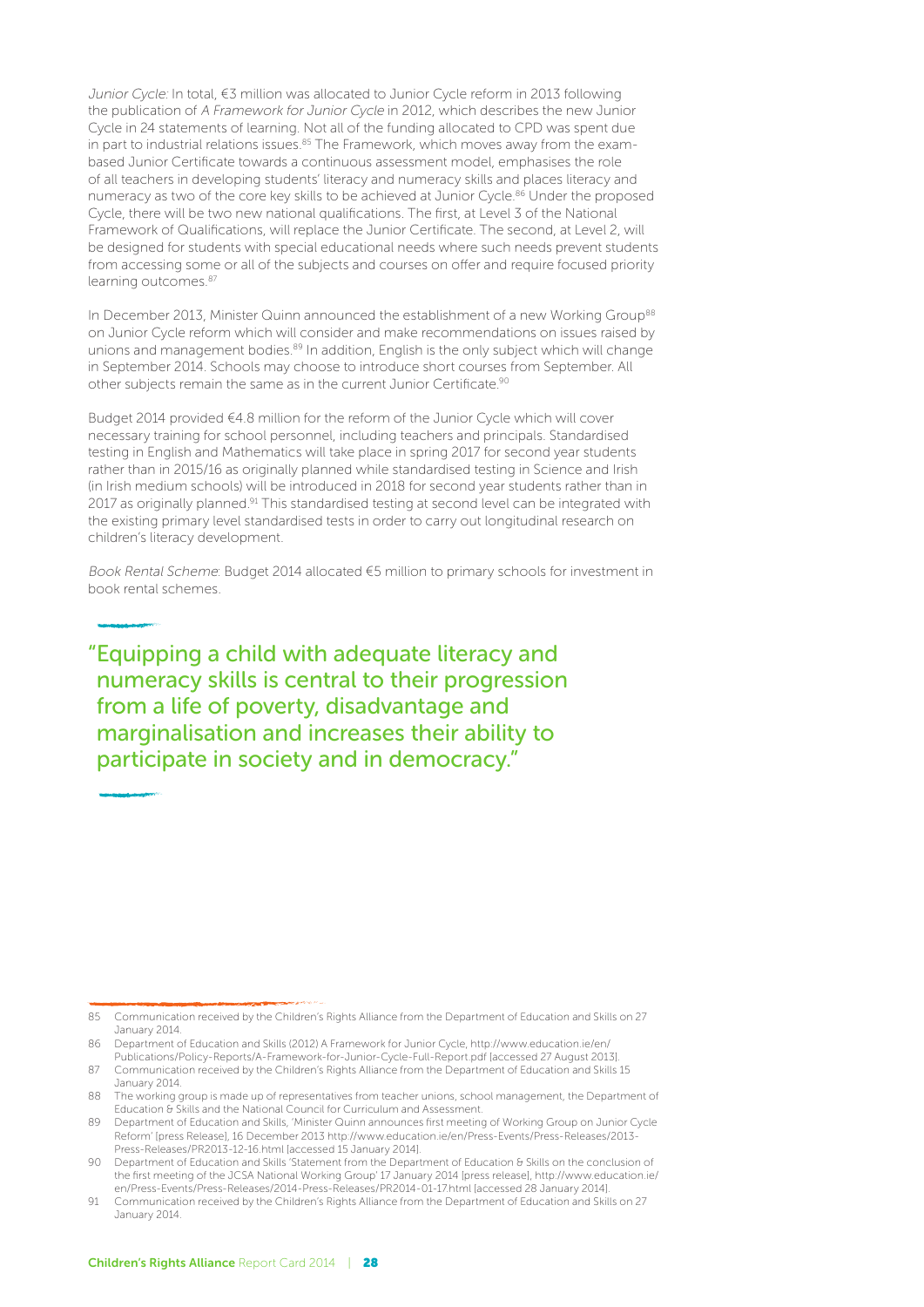#### Comment

Child Literacy receives an 'A-' grade in Report Card 2014, a rise from last year's grade of 'B+' as the Department of Education and Skills has taken further steps to meet its targets on child literacy including improved teacher training with a focus on literacy and numeracy as well further reform of the Junior Cycle. Improved 2012 PISA results and encouraging findings from the evaluation of DEIS primary schools published in 2013 demonstrate a measure of success. This grade reflects the continued investment in the roll-out of the Strategy as well as positive developments such as the introduction of a book rental scheme for primary schools.

Article 28 of the UN Convention on the Rights of the Child provides that every child has the right to education and that States such as Ireland that have ratified the Convention shall promote and encourage international cooperation in matters relating to education, in particular towards the elimination of illiteracy.<sup>92</sup> Article 29(1) outlines the 'individual and subjective' right to a specific quality of education.<sup>93</sup> Equipping a child with adequate literacy and numeracy skills is central to their progression from a life of poverty, disadvantage and marginalisation and increases their ability to participate in society and in democracy.<sup>94</sup> Literacy and numeracy are about more than simply the ability to read and write. Literacy and Numeracy for Learning and Life defines literacy as 'the capacity to read, understand and critically appreciate various forms of communication including spoken language, printed text, broadcast media, and digital media.'95 Similarly, numeracy is not just about basic arithmetic, but rather about using mathematical understanding and developing the skills to solve problems and meet the demands of day-to-day living.96

The OECD Programme for International Student Assessment (PISA) is an internationally standardised test administered to 15-year olds in 65 countries around the world at three-year intervals. PISA 2012 saw the performance of 15 year olds rise significantly above average in maths97, literacy and science. Ireland ranked fourth out of the 34 OECD countries in literacy achievement and ranked 13th in mathematics and ninth in science.<sup>98</sup> This demonstrates a marked improvement from 2009 figures when Ireland ranked 17th in reading, 26th in maths and 14th in science.<sup>99</sup> The rankings in relation to mathematics and science expose the need for a further focus on numeracy in schools.100

Since 2005, the Delivering Equality of Opportunity in Schools (DEIS)<sup>101</sup> Programme has offered a range of literacy and numeracy programmes with lower pupil-teacher ratios and an enhanced allocation of teachers under the General Allocation Model for learning support in Band 1 primary schools, as well as initiatives including the Home School Community Liaison Scheme and the School Completion Programme.102 The findings of an evaluation of DEIS primary schools, published in December 2013, showed that the programme is having a positive effect on combatting disadvantage in education and in improving the learning achievements of pupils in DEIS primary schools in urban areas.103 Improvements were shown in both numeracy and literacy across all grades. Increased parental engagement in children's learning and in school life – a focus of the National Literacy and Numeracy Strategy – was a

<sup>92</sup> UN Convention on the Rights of the Child, A/RES/44/25 (20 November 1989).

<sup>93</sup> UN Committee on the Rights of the Child (2001), General Comment No.1: The aims of education, CRC/ GC/2001/1, paragraph 9.

<sup>94</sup> United Nations Human Rights Council, Report of the Special Rapporteur on Extreme Poverty and Human Rights, Magdalena Sepúlveda Carmona, Twenty-third Session, UN Doc A/HRC/23/36 (11 March 2013).

<sup>95</sup> Department of Education and Skills (2011), Literacy and Numeracy for Learning and Life: The National Strategy to improve Literacy and Numeracy among Children and Young People 2011-2020, Dublin: Department of Education and Skills.

<sup>96</sup> E. Stack (2013) 'Quality and Accountability in our Post-Primary Schools' in F. O'Toole (eds.) Why Education Matters: the importance of education to Ireland's economy and society, Dublin: ASTI, pp. 27-30.

<sup>97</sup> However it should be noted that there has been a small decline in the average maths score across OCED countries in 2013, which would have contributed to this.

<sup>98</sup> R. Perkins, S. Sheils, B. Merriman, J Cosgrave and G Moran (2013), The Performance and Progress of 15-year olds in Ireland, Summary Report, Dublin: Educational Research Centre.

<sup>99</sup> R. Perkins, G. Sheil, J. Cosgrave and G. Moran (2010) PISA 2009: The Performance and Progress of 15-year olds in Ireland, Summary Report, Dublin: Educational Research Centre.

<sup>100</sup> In the overall table Ireland ranked 7th out of 64 countries in reading, 20th in mathematics and 15th in Science. 101 The DEIS Programme aims to address the educational needs of children and young people from disadvantaged

communities, from pre-school through second-level education. Investment in educational disadvantage was €742 million in 2013. 102 Supports available in DEIS schools through the Home School Community Liaison Scheme (HSCL) and the School Completion Programme (SCP) include Reading Recovery, First Steps, Mathematics Recovery, Ready and Steady

Go Maths. HSCL is in all Urban DEIS schools and DEIS post-primary schools. SCP is in all Urban DEIS primary schools, DEIS post-primary schools, some Rural DEIS schools and in some non-DEIS schools. Information received by the Children's Rights Alliance from the Department of Education and Skills, 27 January 2014.

<sup>103</sup> S. Weir and S. Denner (2013) The evaluation of the school support programme under DEIS: changes in pupil achievement in urban primary schools between 2007 and 2013, Dublin: Educational Research Centre.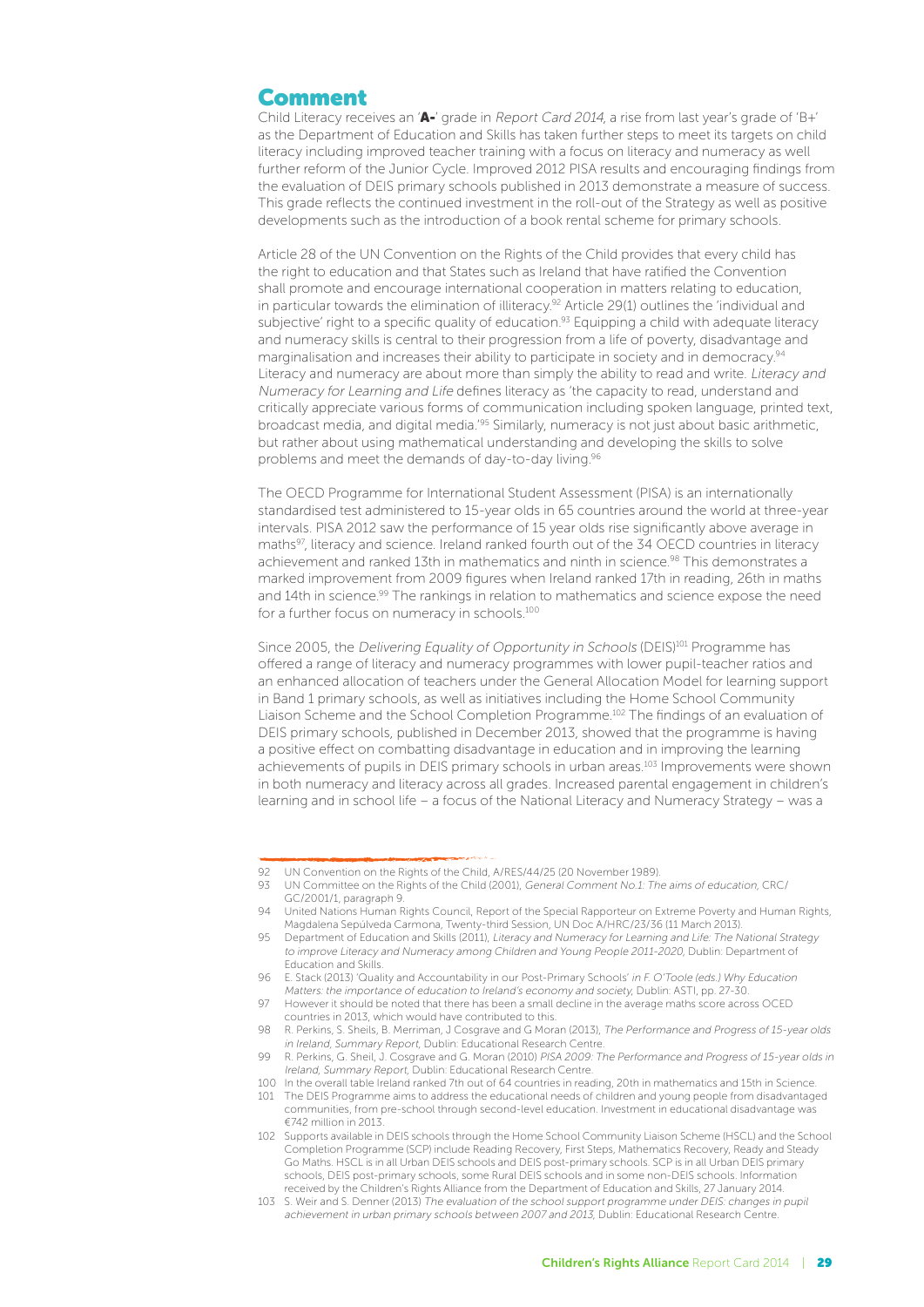further positive element found in DEIS schools.<sup>104</sup> However, while improvements were shown it was noted that average scores in DEIS schools were still below average when compared to the general population.105 A similar evaluation of DEIS post primary schools is expected to be published in 2014.106

A separate report on the Expenditure and Statistical survey of DEIS schools was completed in 2013.<sup>107</sup> The survey looked at 75 primary schools and 25 post-primary schools in receipt of DEIS funding. The survey showed that there is considerable potential for financial resources to be more targeted. The survey also indicated that the majority of schools spend the grant on a range of literacy and numeracy initiatives, including in-service educational assessments and testing. It also found that the grant funds are being spent on ICT, sport and leisure activities, educational trips and after school and homework clubs.108 The outcome of this and other evaluations will assist with planning future educational disadvantage strategies.109 At present, existing DEIS schools continue to operate under year-to-year funding. In 2013, some 852 school received DEIS funding, encompassing 167,000 students.<sup>110</sup>

It is also important to ensure a focus exists on literacy and numeracy for children in mainstream non-DEIS schools. In 2009, ESRI research showed that DEIS's focus on 'concentrated' disadvantage meant that 61% of students from disadvantaged backgrounds did not attend DEIS schools,111 due to a focus on 'concentrated' rather than 'dispersed' disadvantage.112 Literacy and numeracy is not just about disadvantage: children with special educational needs, children with speech and language difficulties or children in Children Detention Schools all have specific literacy and numeracy needs that must be addressed.<sup>113</sup>

The decision to allocate €5 million to primary schools in 2014 for investment in book rental schemes is welcome. This is a positive development from the point of view of improving literacy and reducing the cost burden on parents. Over three years, this investment will amount to €15 million. These funds will be paid to schools in the form of a seed capital grant, with DEIS schools receiving €150 per child and non-DEIS schools receiving €100 per child.114 In January 2013, 'Guidelines for Developing Textbook Rental Schemes' were issued to all schools to provide practical advice to primary and post primary schools on how rental schemes can be established and operated.115 This is an important first step to encourage widespread book rental schemes and it has the potential to alleviate the financial pressure on parents caused by the need to purchase expensive textbooks each year.

<sup>104</sup> Joint Committee on Health and Children Debate, Tackling Childhood Poverty: discussion, 21 March 2013, http://oireachtasdebates.oireachtas.ie/debates%20authoring/DebatesWebPack.nsf/committeetakes/ HEJ2013032100006 [accessed 27 August 2013].

<sup>105</sup> S. Weir and S. Denner (2013) The evaluation of the school support programme under DEIS: changes in pupil achievement in urban primary schools between 2007 and 2013, Dublin: Educational Research Centre.

<sup>106</sup> Communiaction received by the Children's Rights Alliance from the Department of Education and Skills, 23 December 2013.

<sup>107</sup> Ibid. 108 Ibid.

<sup>109</sup> The evaluation report in relation to rural schools was completed and published in 2009: S. Weir, P. Archer and D. Millar (2009) Educational Disadvantage in Primary Schools in Rural Areas Report No. 1: Analysis of English Reading and Mathematics Achievement in Schools in the Rural Dimension of the Schools Support Programme, Dublin: Education Research Centre.

<sup>110</sup> Minister for Education Ruairi Quinn, Dail Parliamentary Questions, Written Answers, 8 October 2013 [42143/13]. 111 61 per cent of young people from semi/unskilled manual backgrounds and 56 per cent of those from nonemployed households attend non-DEIS schools (School Leavers Survey, 2007).

<sup>112</sup> E. Smyth and S. McCoy (2009) Investing in Education, Combating Educational Disadvantage, Dublin: Economic and Social Research Institute.

<sup>113</sup> Children's Rights Alliance (2011) Children's Rights Alliance Submission in relation to A Draft National Literacy Plan to Improve Literacy and Numeracy in Schools, Dublin: Children's Rights Alliance

<sup>114</sup> Communication received by the Children's Rights Alliance from the Department of Education and Skills 15 January 2014.

<sup>115</sup> Communication received by the Children's Rights Alliance from the Department of Education and Skills 15 January 2014.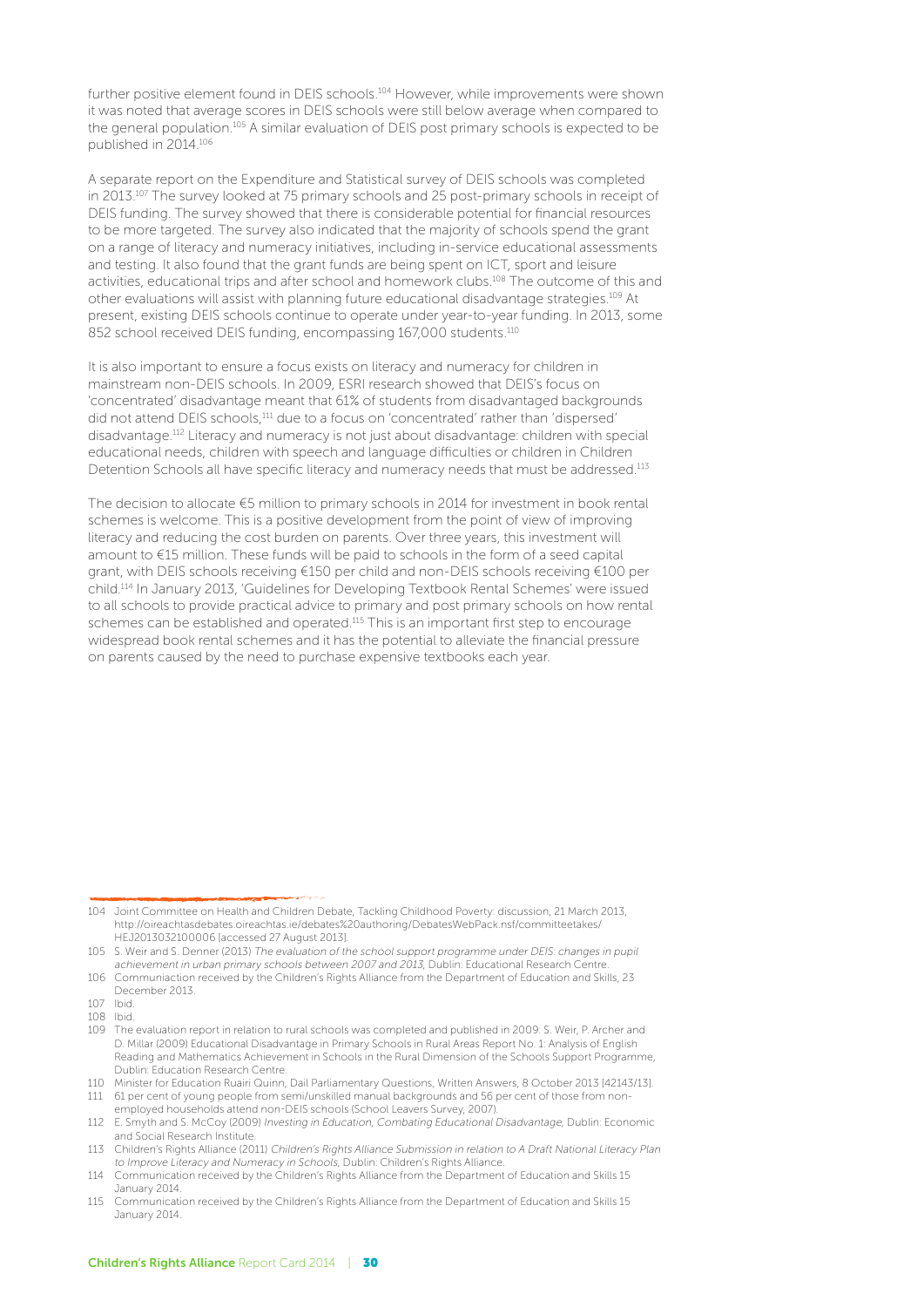#### Immediate Actions for 2014

## Continue rollout of the National Literacy and Numeracy Strategy

Build on the momentum and continue to invest in the successful rollout of the National

## Develop a long term strategy for addressing educational disadvantage

originally designated in 2005, there is a need to re-assess their disadvantaged status, as the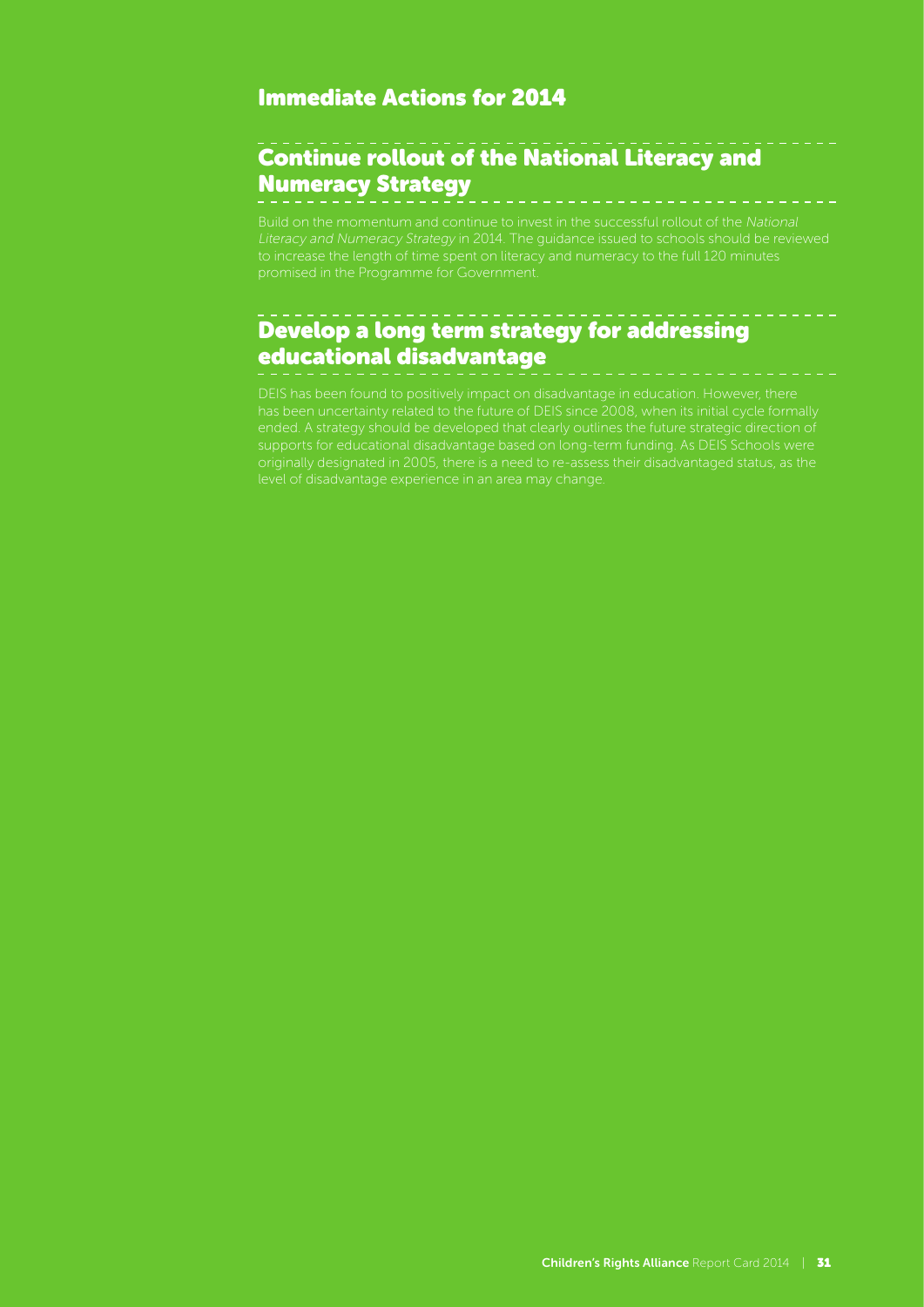## 2.3 Children with Special Educational Needs



#### Government Commitment Progress

The Programme for Government commits to publishing a plan for the implementation of the Education for Persons with Special Educational Needs (EPSEN) Act 2004 to prioritise access for children with special needs to an individual education plan. It states that the priority will be to move to a system where necessary supports follow a child from primary to second level and to achieve greater integration of special needs-related services.

Limited progress

#### What's happening?

In May 2013, the National Council for Special Education published its policy advice on supporting students with special educational needs. Implementation of the EPSEN Act 2004 remains on hold. A working group to review allocation of resource teachers to schools has been established. Cuts to funding for special needs supports were announced in June 2013 but quickly reversed. The cap on the level of SNAs was increased.

A detailed Implementation Plan for the Education for Persons with Special Educational Needs (EPSEN) Act 2004 was published in 2006,<sup>116</sup> but its delivery was put on hold due to cost. Further implementation of the Act was deferred by the previous Government in 2008 due to the prevailing economic circumstances.117 An estimate from the National Council for Special Education (NCSE) on the cost of the full implementation of the EPSEN Act suggests that an additional investment of up to  $\epsilon$ 235 million a year over a period of years, across the education and health sectors, would be required.118 The Department of Education and Skills is of the opinion that the level of investment required would be greater than that envisaged in the NCSE report<sup>119</sup> and in the current economic climate it is unlikely that the Government will fully implement the EPSEN Act in the short to medium term.120

<sup>116</sup> National Council for Special Education (2006) Implementation Report: Plan for the Phased Implementation of the EPSEN Act 2004, as submitted to the Minister for Education and Science, 1 October 2006, Kildare: NCSE

<sup>117</sup> Batt O'Keeffe TD, Minister for Education and Science, Parliamentary Questions: Written Answers, [45337/08], Dáil Debate, 9 December 2008, Vol. 670 No. 1.

<sup>118</sup> Ruairí Quinn TD, Minister for Education and Skills, Parliamentary Questions: Written Answers [19162/11], Dáil Debate, 7 July 2011, Vol. 738 No. 1. The NCSE estimate was made in 2006.

<sup>119</sup> Ibid.

<sup>120</sup> Communication received by the Children's Rights Alliance from the Department of Education and Skills, 23 December 2013.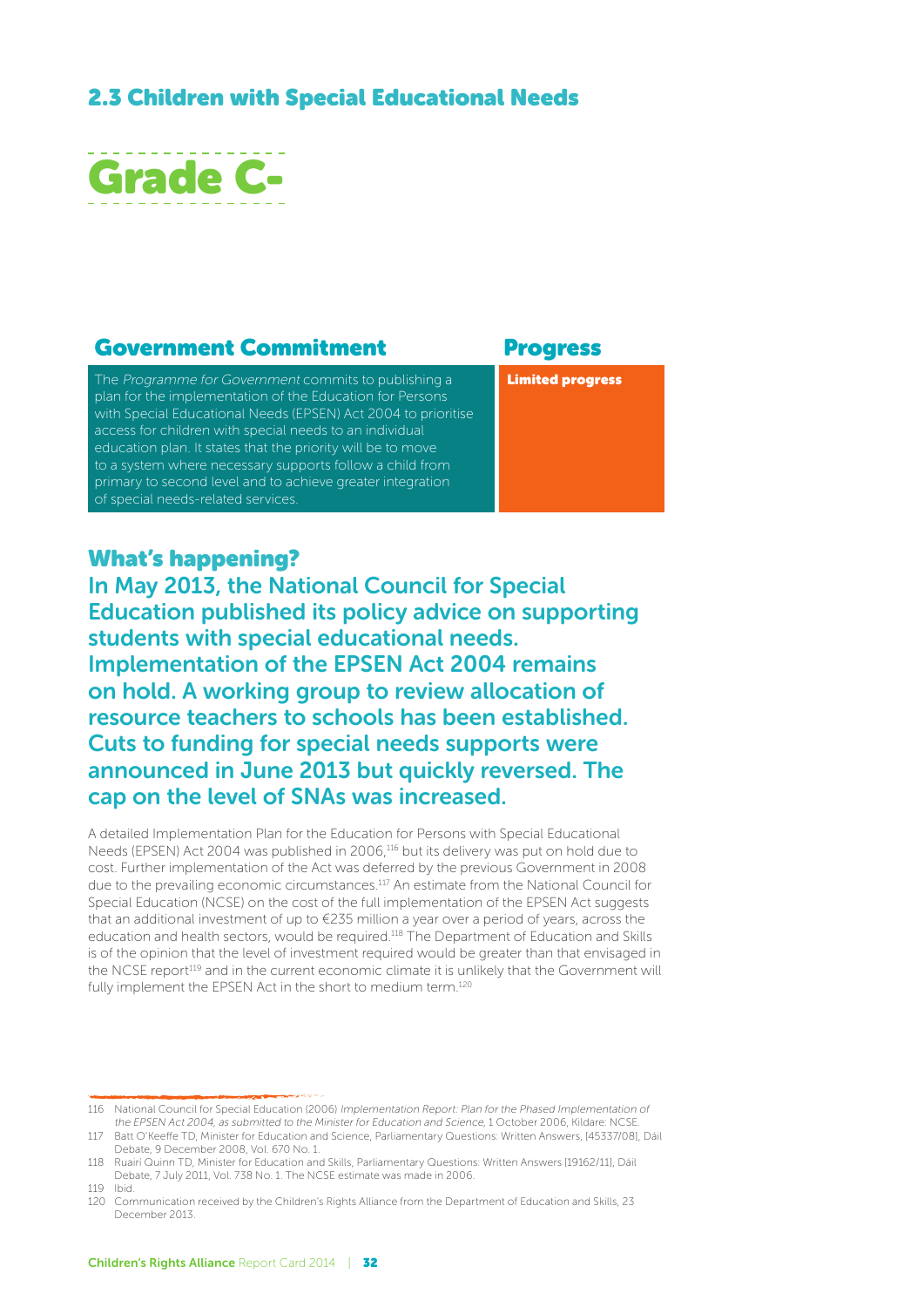In May 2013, the National Council for Special Education (NCSE) published Supporting Children with Special Educational Needs in Schools,<sup>121</sup> in response to a request from the Minister for Education and Skills in June 2012. The paper explores policy options on how best to provide educational supports for students with special educational needs that can provide each child with the opportunity to participate and benefit from education as well as to develop his or her potential in line with provisions of the EPSEN Act.<sup>122</sup> The paper makes clear the NCSE belief that 'the EPSEN Act 2004 continues to offer the most effective route to assessment and educational planning for children with special educational needs<sup>123</sup> and calls on the Minister to implement the Act in full, as soon as resources become available. The paper highlights a number of issues requiring attention including exclusionary enrolment practices in schools; delay in access to assessments leading to delayed diagnosis and thus allocation of resources; a focus on diagnosis rather than broader support to guide a child's development and learning; lack of a joined-up approach across education and health services leading to duplication in assessment, and an unsuitable allocation model that does not provide all children with equitable access to educational supports. The NCSE calls for a new model for allocation of additional teaching resources to mainstream schools, based on the profiled need of each school and without the need for a diagnosis of disability.124 The NCSE has made clear that this 'proposed model aims to move the system towards ultimate implementation of the EPSEN Act'.<sup>125</sup>

In June 2013, the Minister for Education and Skills announced the establishment of a working group, chaired by former Chief Inspector Eamon Stack,<sup>126</sup> on foot of advice from the NCSE to 'develop a new model for how additional teaching resources should be allocated to ensure that students who need the greatest level of support can receive it'.127 The Minister also called on the NCSE to 'urgently probe the reasons for the unprecedented 12 per cent rise in applications for resource teacher support' for the 2013/14 school year, compared with a 1.3% increase in the number of pupils attending school in the same year.128 The Minister was briefed on the progress of the Stack Working Group in October 2013 and the final report is expected in spring 2014.129

Also in June 2013, a 10% increase in the number of pupils eligible for resource teaching led to the announcement of a reduction in resource teaching hours allocated to pupils in order to operate within the assigned budget. There was a significant backlash and the move was quickly reversed.130 However, it was also reported at the time that an additional 2,000 pupils would require a Special Needs Assistant (SNA) in the 2013/14 school year, an increase of 10%, but the number of SNAs was only due to increase by 1.5%.131 An additional 390 SNA posts are now due to come on-stream by the end of 2014 (170 in 2013 and a further 220 in 2014). This represents a total increase of 3.7% above the cap figure of 10,575 whole-time equivalent posts<sup>132</sup> put in place by the previous Government under the *National Recovery Plan.*<sup>133</sup>

<sup>121</sup> National Council for Special Education (2013) Supporting Children with Special Educational Needs in Schools: NCSE Policy Advice Paper No. 4, NCSE.

<sup>122</sup> Section 4(6) and section 7(3), EPSEN Act 2004.

<sup>123</sup> National Council for Special Education (2013) Supporting Children with Special Educational Needs in Schools: NCSE Policy Advice Paper No. 4, NCSE p. vii.

<sup>124</sup> Ibid., p. 5.

<sup>125</sup> Ibid., p. 49.

<sup>126</sup> Other members of the group include Áine Lynch, National Parents Council; Mary Byrne, Head of Special Education; Katherine O'Leary, parent and Inclusion Ireland; Done Mahon, Department of Education and Skills; Anne English, primary school principal; Maureen Costello, National Educational Psychological Service; Antoinette Nic Gerailt, post-primary school principal; Peter Archer, Educational Research Centre; Pat Kinsella, NCSE member; Brian Mac Giolla Phádraig, Department of Education and Skills; Eithne Fitzgerald, National Disability Authority; James O'Grady, NCSE member; and a staff member from the Department of Children and Youth Affairs.

<sup>127</sup> Department of Education and Skills 'Former Chief Inspector, Eamon Stack, to chair working group to review special education' 25 June 2013 [press release], http://www.education.ie/en/Press-Events/Press-Releases/2013- Press-Releases/Pr-2013-06-25.html [accessed 28 January 2014].

<sup>128</sup> Ibid.

<sup>129</sup> Minister for Education and Skills Ruairi Quinn TD, Dail Debates, Priority Questions, 26 November 2013, [50780/13].

<sup>130</sup> Carl O'Brien, 'Quinn reverses planned cuts to supports for special needs pupils', The Irish Times 25 June 2013. 131 Carl O'Brien, 'Special needs children face cut in support despite Government U-turn', The Irish Times, 28 June

<sup>2013.</sup>  132 Communication received by the Children's Rights Alliance from the Department of Education and Skills, 27 January 2014.

<sup>133</sup> This is a small increase on the 10,543 SNA posts in place in December 2010. Department of Education and Skills (2011), Circular 0006/2011, http://www.education.ie/en/Circulars-and-Forms/Active-Circulars/cl0006\_2011.pdf [accessed 18 January 2013].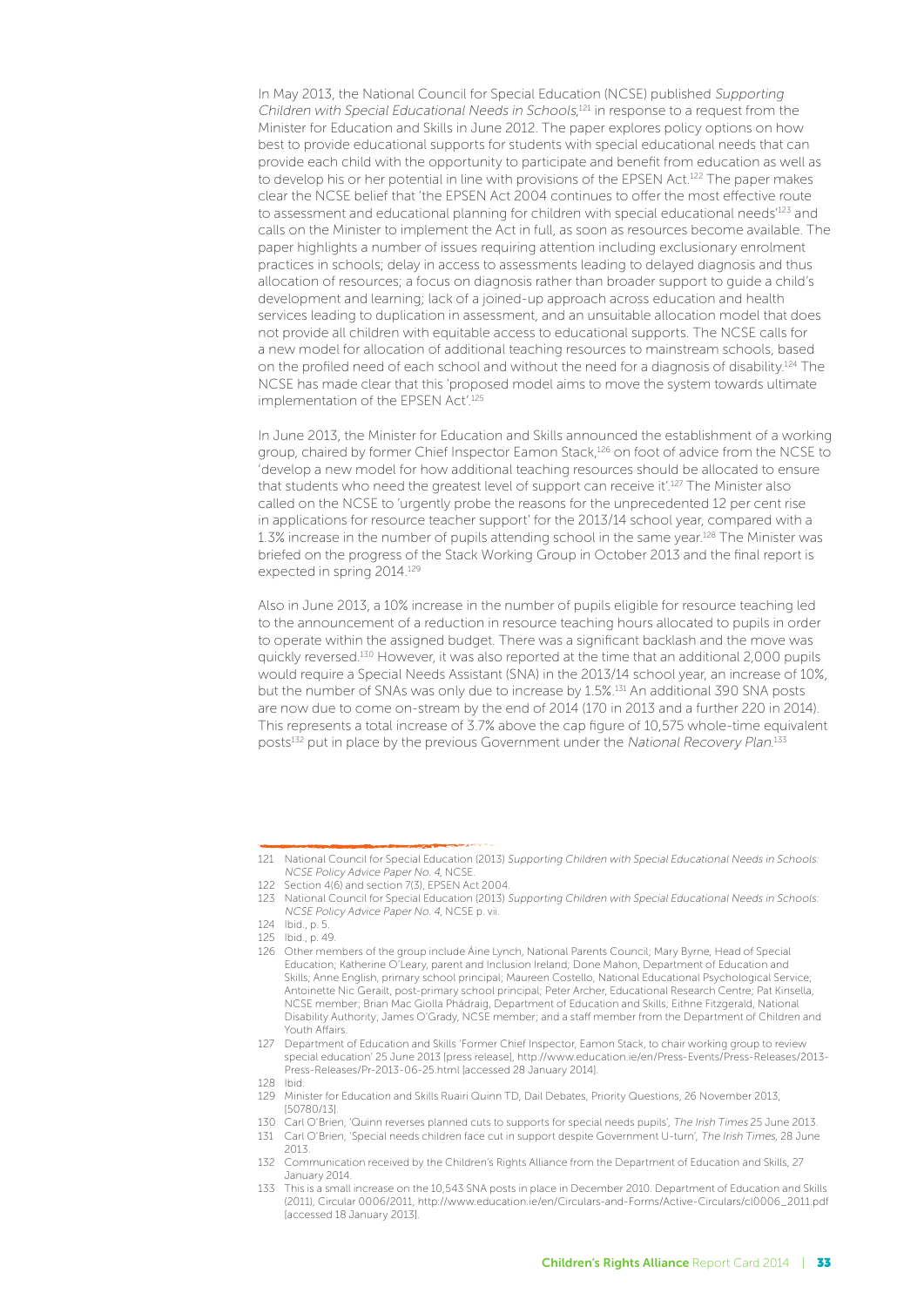There was no further reduction in Budget 2014 to the overall number of whole time equivalent SNAs (10,575 posts) or Resource Teachers (9,950 posts).<sup>134</sup> While spending on special educational needs was also maintained at €1.35 billion in Budget 2014, there is a commitment to create 870 additional posts (480 resource teacher posts and 390 SNAs) and additional funding will be made available to meet these extra resources.<sup>135</sup> In December 2013, Minister for Education and Skills, Ruairí Quinn TD, announced that there would be an increase in the number of SNAs raising the cap to 10,745 for 2013 and 10,965 for 2014.<sup>136</sup>

In September 2013, the draft General Scheme for an Education (Admission to Schools) Bill 2013 was published alongside draft regulations for discussion.137 The Bill requires schools to include in their enrolment policies an explicit statement that they will not discriminate against an applicant for admission on a number of grounds<sup>138</sup> including disability and special educational needs.139 This legislation,due to be enacted in 2014,140 will ensure greater access for children with special educational needs to all schools.

#### Comment

Children with Special Educational Needs gets a 'C-' grade this year, a rise from last year's 'D' to reflect the publication of the NCSE report and the increase in the allocation of SNAs. However, the failure to implement the outstanding provisions of the EPSEN Act 2004 continues to be of concern. Additionally, the announcement in June 2013 to cut funding to special needs supports, although later reversed, caused unnecessary stress and anxiety for children and parents of children with special educational needs.

The right to education under Article 28 of the UN Convention on the Rights of the Child extends to all children. Children have the basic right to development and the State must ensure that every child's right is vindicated to the maximum extent possible, regardless of ability. One of the aims of education under the Convention is the development of the child's personality, talents and mental and physical abilities to their fullest potential.<sup>141</sup> Children with disabilities have the right to assistance, appropriate to the child's condition, designed to ensure that the child has effective access to education and receives that education in a manner conducive to the child's achieving the fullest possible social integration and individual development.<sup>142</sup> A 2013 report by the National Council for Special Education (NCSE) found that, while most schools welcome and enrol children with special educational needs, some erect overt and/or 'soft' barriers to prevent or discourage parents from enrolling their children in these schools.143 These exclusionary practices cannot be permitted in any national system of education.<sup>144</sup>

An estimated 25% of children in Ireland have special educational needs.<sup>145</sup> Historically, many of these children were isolated from mainstream education, as they were not expected to achieve at school, either academically or socially. Now, it is recognised that children with special educational needs can thrive in a mainstream education environment, once they

- 134 While the figure was capped under the Employment Control Framework (ECF) agreed by the Department of Education and Skills for the period 2011-2014, the Government has agreed to increase the cap on the number of SNAs by 390 in 2014.
- 135 Communication received by the Children's Rights Alliance from the Department of Education and Skills on 27 January 2014.
- 136 Department of Education and Skills 'Minister Quinn announces 390 extra SNA posts for coming year' 3 December 2013 [press release], http://www.education.ie/en/Press-Events/Press-Releases/2013-Press-Releases/ PR13-12-03C.html [accessed 2 January 2013].
- 137 Department of Education and Skills, 'Minister Quinn publishes draft Admission to Schools bill to regulate the admission of children to primary and post primary schools' [press release], 2 September 2013 http://www.education.ie/en/Press-Events/Press-Releases/2013-Press-Releases/PR13-09-02.html [accessed 15 January 2014].
- 138 The grounds set out in the bill are: disability, special educational needs, sexual orientation, family status, membership of the Traveller community, race, civil status, gender, faith or religious tradition or on the grounds of the student being of no faith. A school can however give preference to an incoming student who already has a sibling enrolled in the school.
- 139 Head 3 Draft General Scheme of an Education (Admission to Schools) Bill 2013 http://www.education.ie/en/ The-Education-System/Legislation/Draft-General-Scheme-of-an-Education-Admission-to-Schools-Bill-2013. PDF [accessed 15 January 2014].
- 140 Communication received by the Children's Rights Alliance from the Department of Education and Skills, 15 January 2014.
- 141 UN Convention on the Rights of the Child, A/RES/44/25 (20 November 1989), Article 29.
- 142 Ibid., Article 23.

- 144 A child is deemed to have a special educational need if he or she requires substantial additional educational provision in comparison with his/her peers (definition in S. Griffin and M. Shevlin (2007) Responding to Special Educational Needs: An Irish Perspective, Dublin: Gill and Macmillan).
- 145 This estimate is based on the definition of special educational needs found in the EPSEN Act 2004 and interpreted in broad terms taking into account the perspective of both parents and teachers. Boys show a higher prevalence at 29% with girls at 21%. National Council for Special Education (2011) A Study on the Prevalence of Special Educational Needs: National Council for Special Education Research Report No.9, National Council for Special Education, p. 96.

<sup>143</sup> National Council for Special Education (2013) Supporting Children with Special Educational Needs in Schools: NCSE Policy Advice Paper No. 4, Trim: NCSE, p. 4.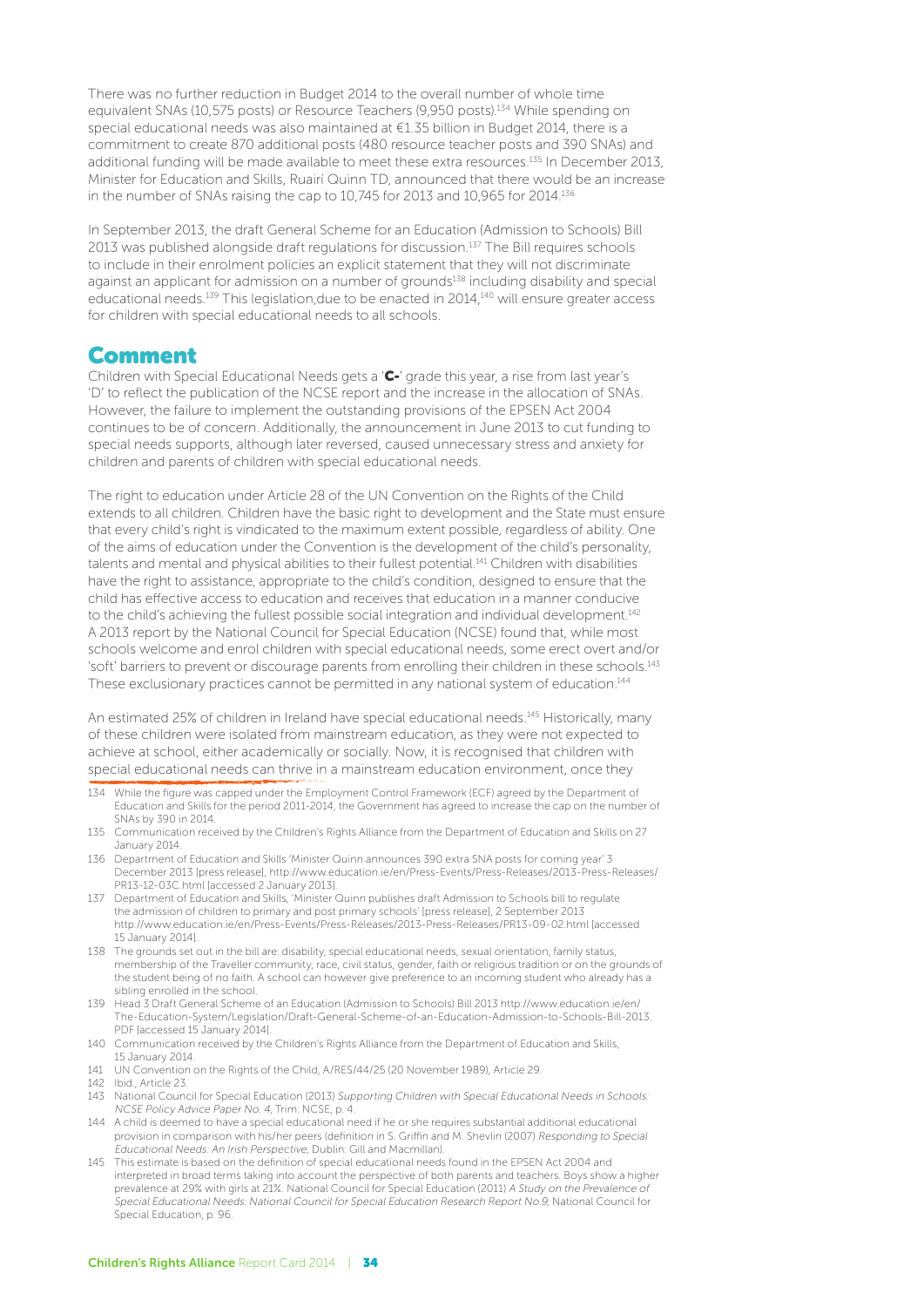are properly supported. Indeed their presence has been shown to have a positive impact on classmates and the school as a whole.146 Research undertaken in 2012, based on the nine-year-old cohort of the Growing Up in Ireland longitudinal study, found that children with special educational needs experience school differently depending on their disability. It showed that those with learning disabilities have more negative attitudes to school than those with a physical or sensory disability or a speech impairment; these children's enjoyment of school is enhanced however, by positive relations with teachers and peers.<sup>147</sup> Exceptionally able or 'gifted' children may also have special educational needs, but they are not included in the 25% figure; these children can become bored and frustrated in school and are often uncomfortable or self-conscious about their ability.<sup>148</sup> There is no national policy or standardised special educational provision to cater for this group of children in Irish schools.

The EPSEN Act 2004 provides the legislative framework for the assessment of need for children with special educational needs; the preparation and implementation of individual education plans; and the delivery of services.<sup>149</sup> To date, only certain sections of the Act have been commenced, primarily those concerned with the establishment of the National Council for Special Education.150 When commenced in full, the EPSEN Act will provide additional entitlements to children with special educational needs, and benefit a larger cohort of children than those deemed to have had entitlements under previous statutory provisions. 2014 will mark ten years since the EPSEN Act was passed and it is disappointing that the potential cost has been the determining factor in the failure to implement it and that children with special needs have been left with inadequate educational supports. To improve next year, the Department must seriously consider and implement any recommendations made by the Stack Working Group to move towards a model of resource allocation which would be more in line with the intention outlined in the EPSEN Act.

Supports: The UN Committee on the Rights of the Child has noted that inclusive education should be the goal of educating all children with disabilities and the manner of which must be directed by the individual needs of the child.<sup>151</sup>

Children with special care needs arising from a disability, attending a mainstream school, can be allocated access to a SNA. SNAs provide care (rather than educational) support, such as assisting a child with eating or visiting the bathroom.152 Over 10,580 SNAs were deployed in 2013 in mainstream and special schools to meet the needs of over 22,000 children.<sup>153</sup> Over 7,500 applications were received and processed. Where access to SNA support was not granted, it was open to the school or the parent to appeal the decision. Less than 200 appeals were received from schools and parents, of which approximately 10% to 20% were from parents.154 The remaining posts were withheld to respond to urgent applications for support throughout the school year.155 The announcement that the cap on the number of SNAs will be increased by 390 by 2014 is to be welcomed.

<sup>146</sup> S. Griffin and M. Shevlin (2007), Responding to Special Educational Needs: an Irish Perspective, Dublin: Gill and MacMillan, p. 76.

J. Banks and S. Mc Coy (2013) 'Educational engagement among children with special needs in mainstream schools' in Economic and Social Research Institute Research Bulletin, http://www.esri.ie/UserFiles/publications/ RB20130206/RB20130206.pdf [accessed 30 August 2013].

<sup>148</sup> National Council for Curriculum and Assessment (2007), Exceptionally Able Students: Draft Guidelines for Teachers, Dublin: NCCA.

<sup>149</sup> In the absence of full commencement of the EPSEN Act, some steps have been taken: in 2006 the NCSE published guidelines on the individual education plan process and issued them to all schools. The Special Education Support Service (SESS) has commenced a series of training programmes for teachers on the individual education planning process.

<sup>150</sup> The following sections of the Education for Persons with Special Education Needs Act, 2004 [no. 30 of 2004] have been commenced  $-1$ , 2, 14(1)(a), 14(1)(c), 14(2) to 14(4), 19 to 37, 40 to 53. These cover the adoption of the policy of inclusive education, the establishment of the NCSE, its staff, functions, etc, the adoption of the policy of detailed record keeping by the NCSE in the interest of provision to children with special educational needs; where requested, the support of local health boards in the work of the NCSE; the establishment of the duty of schools with respect to children with special educational needs; and some amendments to the Education Act (1998), e.g. the definition of disability.

<sup>151</sup> UN Committee on the Rights of the Child (2006) General Comment No. 9: The Rights of Children with Disabilities, CRC/C/GC/9.

<sup>152</sup> For full details see: Department of Education and Skills (2002), Circular SP. ED 07/02, http://www.education.ie/en/ Circulars-and-Forms/Archived-Circulars/Applications-for-Full-or-Part-time-Special-Needs-Assistant-Support-to-Address-the-Special-Care-Needs-of-Children-with-Disabilities-.pdf [accessed 18 January 2013].

<sup>153</sup> Communication received by the Children's Rights Alliance from the National Council for Special Educational Needs on 7 February 2014.Details of all of the resource teaching allocations made by the NCSE in October 2013 on a school by school and per county basis, including a breakdown between posts allocated at between the primary and post primary school sector are available at: http://www.ncse.ie/statistics/national.asp [accessed 8 January 2014].

<sup>154</sup> Information received by the Children's Rights Alliance from the National Council for Special Educational Needs, 7 February 2014.

<sup>155</sup> Ibid.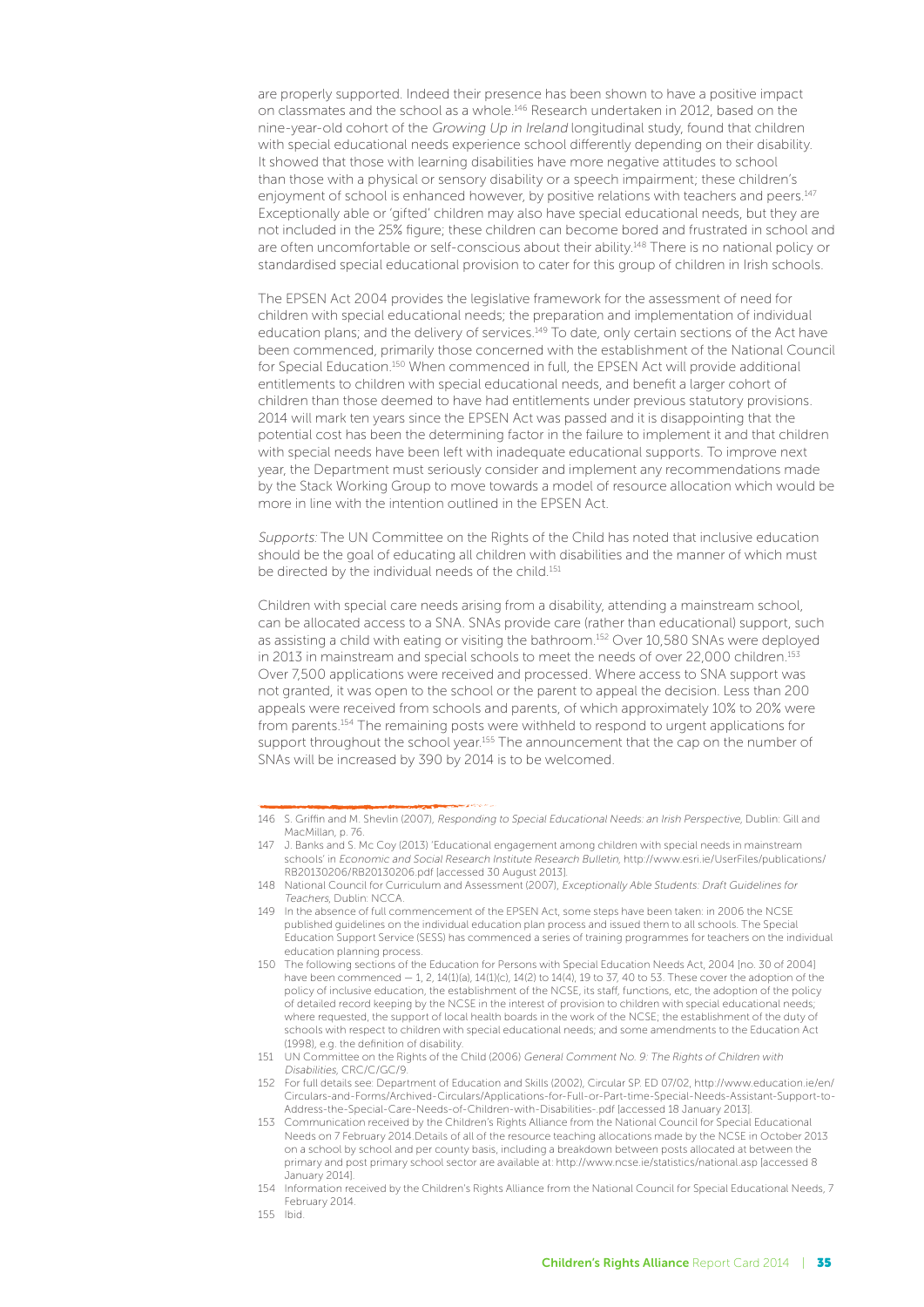It will be important to monitor this increase to ensure that it is meeting rising demand. Entitlement to SNA support remains problematic as posts are allocated to schools on the basis of the assessed care needs of children, rather than attaching to a particular child, thus entitlement to SNA support does not transfer automatically with a child from one school to the next.<sup>156</sup> In addition, training is not mandatory and a large number of SNAs have not undertaken training programmes.157 Issues have also arisen on the clarity of their role between teachers, parents and SNAs themselves.

Children with special educational needs who are attending a mainstream school are provided with additional resource teaching hours by way of learning support. These posts are an early intervention measure and are vital to support children struggling with a particular aspect of learning – for example literacy or numeracy. Almost 10,700 learning support/resource teacher posts were allocated to schools in 2012, including those provided under the General Allocation Model.<sup>158</sup> An additional 435 Resource Teacher posts were allocated in 2013.<sup>159</sup>

The 2013 NCSE report found that the current allocation model does not provide all children with the same access to educational supports. Children whose school or parents can afford to pay for private assessments can access additional supports immediately, where they satisfy the criteria. Whereas those who cannot afford to pay for private assessments must wait for an assessment through the public system.<sup>160</sup> This two-tier system is unfair and must be changed. To do this, the report recommends the development of a new model for allocating additional teaching resources to mainstream schools, based on the profiled need of each school, without the need for a diagnosis of disability. The current approach – linking the allocation of additional supports to the number of class teachers – does not ensure an optimum use of available resources. Instead, the report advises that teaching supports be based on a suite of indicators of educational need. Once additional supports are allocated to a school, responsibility for their deployment should lie with the school. Recognising the concern and anxiety that any change to the current system may bring to parents and children, the NCSE strongly advises that sufficient time is taken to develop a new model and consult with relevant stakeholders.

The current Government commitment focuses on children with special needs within the school setting. It is important, however, that policy takes a holistic approach to supporting children with special needs, recognising their health – as well as educational – needs. Pending the full roll-out of the National Programme on Progressing Disability Services for Children 0-18, the HSE should develop a plan that provides adequate clinical and therapeutic supports for children and young people with special educational needs, irrespective of school placement.161 In addition, duplication in the assessment process required to access a range of State services was identified as a key problem in consultations for the 2013 NCSE report. This issue must be addressed by bringing together the relevant State Departments and agencies<sup>162</sup> to develop and implement one national system of assessment which can be used to access services across all areas.<sup>163</sup> Now, as resources are tighter, collaborative working, integrated services and information sharing is vital. Children with special educational needs rely heavily on State supports – appropriately provided and administered early – to improve their educational experience and outcomes. The distress and frustration felt by children and their parents when access to these supports is not clear or straightforward is significant. Provision of special educational needs services to the children that need them is not an optional extra; it is a basic right that must be vindicated by the State even in times of recession.

<sup>156</sup> Information received by the Children's rights Alliance from the Department of Education and Skills, 23 December 2013.

<sup>157</sup> The minimum educational requirement for SNAs is a grade 'D' at Junior Certificate, the job description states that this is a care role only. The Department of Education and Skills provides an accredited 20 hour induction programme (one week in August and weekend seminars during the year). FETAC Level 5-6 training courses are also available, as are courses by private providers. In 2010, just 1,484 SNAs undertook an introductory training programme and 480 had undertaken a certificate programme. Department of Education and Skills (2011), The Special Needs Assistant Scheme: A Value for Money Review of Expenditure of the Special Needs Assistant Scheme 2007/08-2010, Dublin: Department of Education and Skills.

<sup>158</sup> Communication received by the Children's Rights Alliance from the Department of Education and Skills, 23 December 2013.

<sup>159</sup> Ibid.

<sup>160</sup> National Council for Special Education (2013) Supporting Children with Special Educational Needs in Schools: NCSE Policy Advice Paper No. 4, NCSE, p. 5. The report also distinguishes between two types of assessment: one undertaken to identify a pupil's learning needs and inform intervention and the other undertaken purely for diagnosis to satisfy criteria for the allocation of resources. The latter may result in premature labelling of children with a disability and may not always be in a child's best interest.

<sup>161</sup> Ibid.

<sup>162</sup> The Department of Health, the Department of Education and Skills, the Department of Social Protection and the Department of Children and Youth Affairs and the HSE.

<sup>163</sup> National Council for Special Education (2013) Supporting Children with Special Educational Needs in Schools: NCSE Policy Advice Paper No. 4, NCSE, p. 165.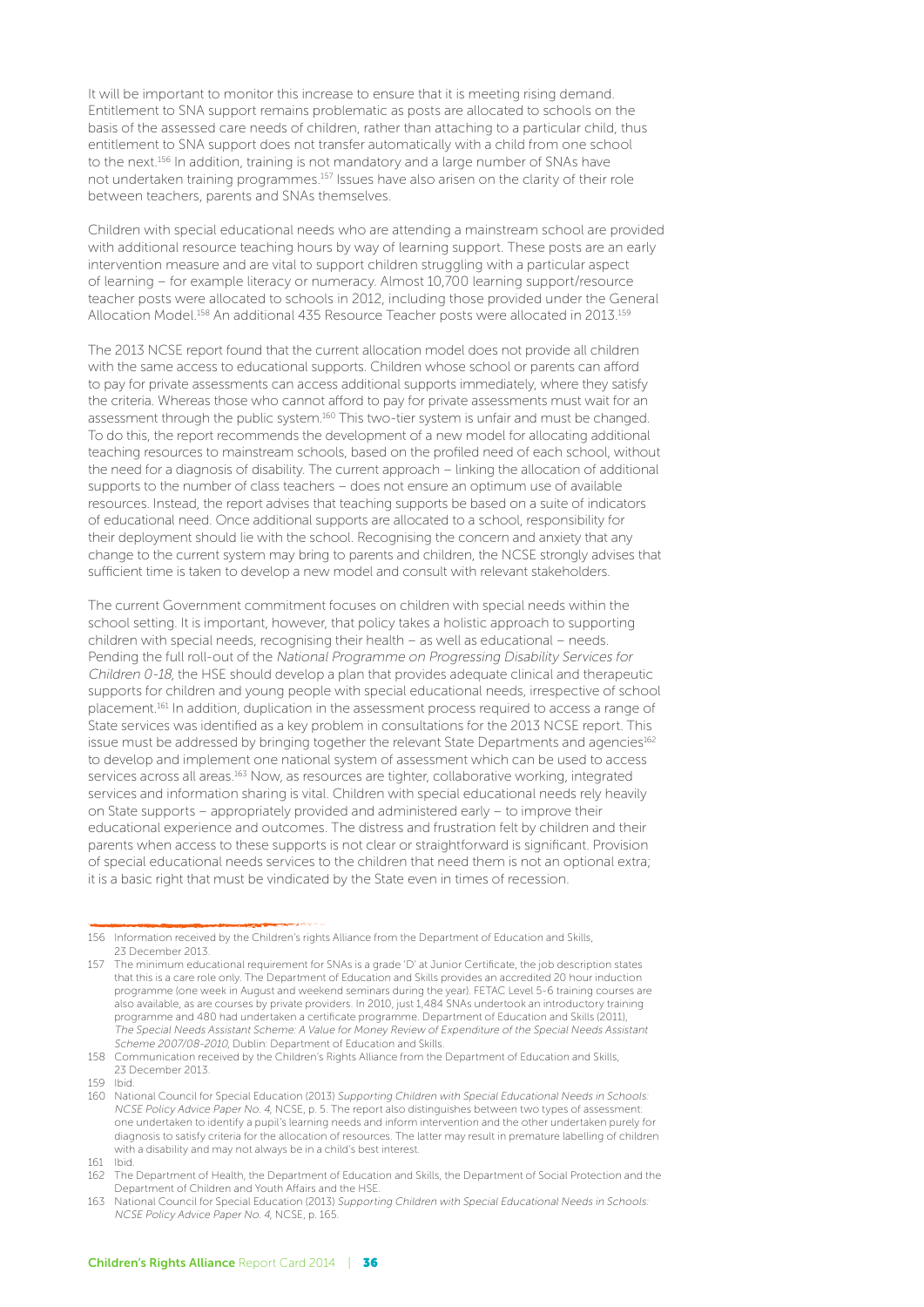#### Immediate Actions for 2014

## Publish and begin action on the plan to fully implement the EPSEN Act 2004, on foot of the NCSE policy advice

The 2013 NCSE policy advice is clear that the EPSEN Act 2004 continues to offer the most effective route to assessment and educational planning for children with special educational needs. The Minister for Education and Skills must make full implementation of the Act a

## Reform the support allocation model to bring an end to exclusionary practices

best interests and requirements of the individual child with special educational needs and not based on a general factor such as the diagnosis of a particular disability.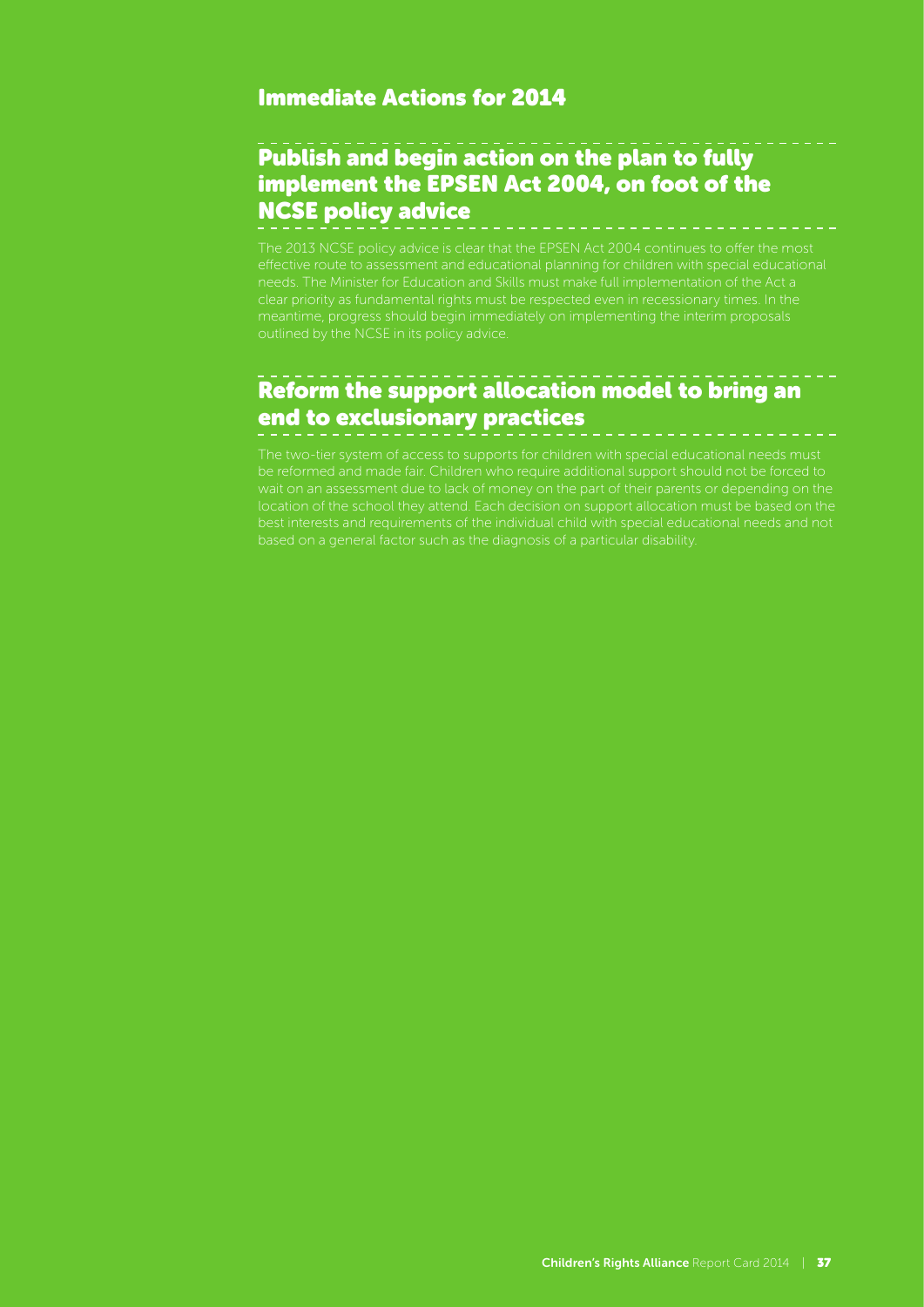## 2.4 School Buildings



#### Government Commitment Progress

On track

The Programme for Government commits to prioritising school building projects in a revised national development plan. It also makes a series of commitments in relation to school buildings, they include:

- To progressively phase-out the inefficient renting of school prefabs. In the interim, negotiation of prefab rental contracts will be part of a reformed public procurement policy to encourage value for money, transparency and reduce dependency on temporary accommodation.
- To overhaul the Department of Education and Skills' central database of school accommodation to ensure a complete inventory of school buildings and associated structures is maintained so deficiencies are easily identifiable.

## What's happening?

Work continues on the major capital investment programme to build new schools and replace rented prefabs. Some schools have difficulties funding necessary repairs. The Minister for Education and Skills, Ruairí Quinn TD, announced €28 million in funding for a Minor Works Grant Scheme and €40 million for a Summer Works Scheme in 2014.

Budget 2014 provided €540 million in capital expenditure in the area of education, with €470 million to be spent on the Schools Building Programme.164 In March 2012, a €2 billion, five-year capital investment programme was launched by the Minister for Education and Skills, Ruairí Quinn TD, involving over 275 new major school projects planned to proceed to construction over the duration of the programme.165 It is the first time the Department of Education and Skills has published such a plan for school buildings. The programme will provide over 171 new school buildings and major extensions at primary level, over 92 new school buildings and large scale extensions at post-primary level, 12 new special schools

<sup>164</sup> In July 2012, the European Investment Bank provided a loan of €100 million to support the Department of Education and Skills' capital investment programme in educational infrastructure. Department of Education and Skills, 'Minister Quinn protects frontline education services in Budget 2013' [press release], 5 December 2012, http://www.education.ie/en/Press-Events/Press-Releases/2012-Press-Releases/PR2012-12-05.html [accessed 18 January 2013]. See also, Department of Education and Skills, 'Minister Quinn welcomes €100m loan from the European Investment Bank in support of the Department's School Building Programme' [press release], 6 July 2012, http://www.education.ie/en/Press-Events/Press-Releases/2012-Press-Releases/PR12-07-06.html [accessed 18 January 2013].

<sup>165</sup> Department of Education and Skills, 'Minister Quinn announces details of 275 major school building projects – More than 15,000 jobs to be created over five years' [press release], 12 March 2012, http://www.education. ie/en/Press-Events/Press-Releases/2012-Press-Releases/PR12-03-12.html [accessed 18 January 2013]. The Department's Statement of Strategy 2011-2014, published in April 2012, contains several specific objectives in relation to school buildings in the context of a five year plan for educational infrastructure at primary and second level. Department of Education and Skills (2011), Statement of Strategy 2011-2014, Dublin: Department of Education and Skills, p. 13.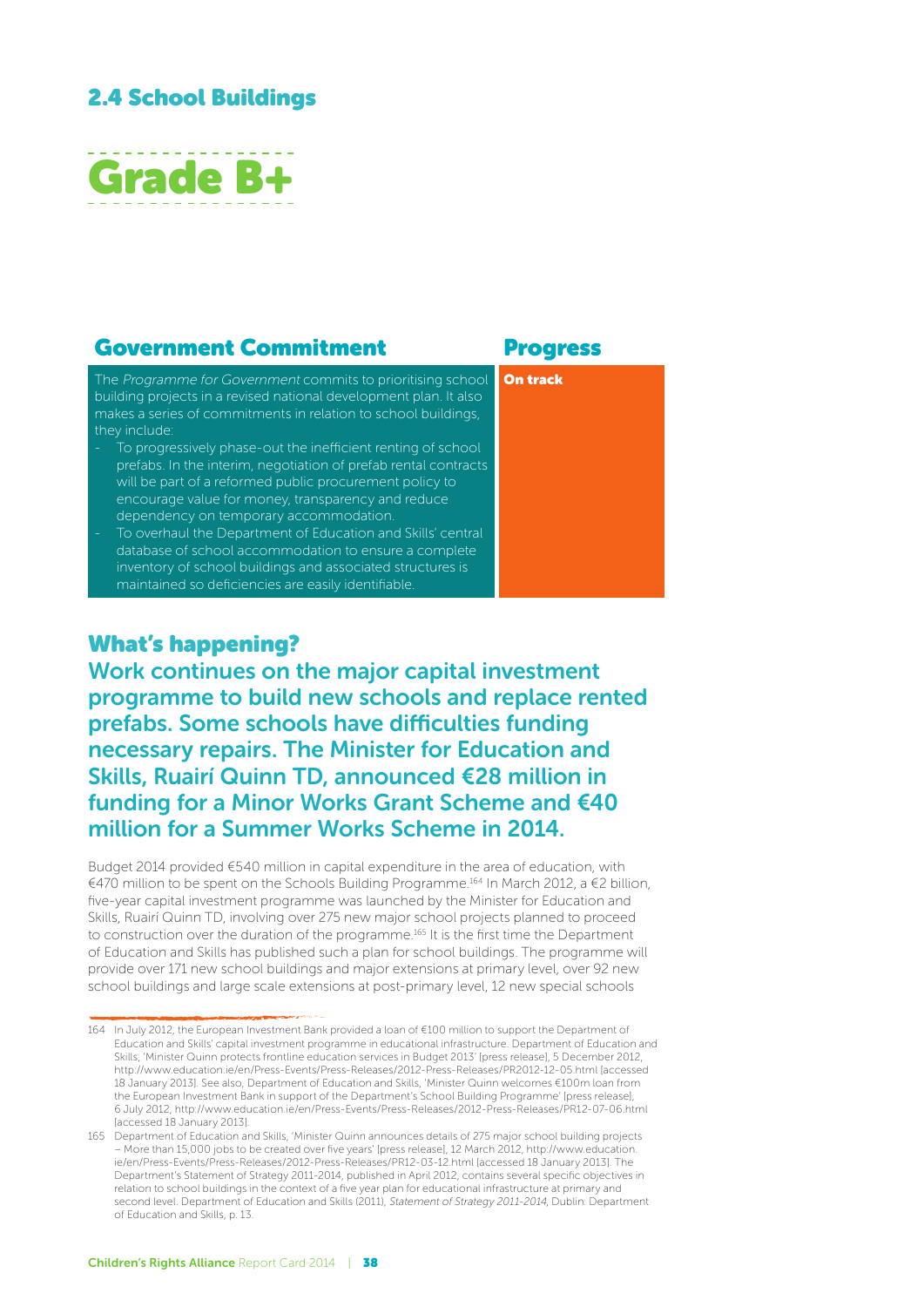buildings and large scale extensions.<sup>166</sup> By December 2013, 37 projects were completed, 34 projects were under construction, a further 25 were at the tender stage and the remainder are progressing within the architectural planning process.<sup>167</sup>

In 2013, €15 million was allocated to replace 115 prefab units in 46 schools. This allocation builds on 2012 funding to 170 schools to replace 458 prefab units with permanent accommodation. To date, 158 of these projects have gone to construction with 131 now completed. Nearly all (€37.5 million) of the original €42 million committed has been spent.<sup>168</sup> Savings of up to  $\epsilon$ 5 million are expected as a result of the initiative; to date  $\epsilon$ 2.5 million has been saved on rented accommodation.169 In November 2013, it was announced that 70 major building projects are scheduled to proceed to construction in 2014 including: 22 new schools at primary level; 12 extensions at primary level; 12 new schools at post-primary; 20 extensions at post-primary; three new special schools and one major special school extension.170 Furthermore, funding of €28 million as part of a Minor Works Grant Scheme for the 2013/14 school year was a most welcome development. This will assist primary schools in undertaking small scale repair works.<sup>171</sup> Also announced was the introduction of a Summer Works Scheme for primary and post-primary school improvement works in 2014 for which €40 million will be made available. This will enable eligible schools to carry out small and medium scale building works that will improve and upgrade existing school buildings.<sup>172</sup>

In 2013, a pilot study was undertaken by the Department of Education and Skills to develop an inventory of education infrastructure and related community assets in five areas of the country: Tuam, Navan, Clonmel, Portlaoise and part of Limerick City. The research gathered was combined with existing departmental information, providing a richer picture for future planning. The Minister for Education and Skills has stated his intention that this expanded inventory data will be developed on an incremental basis at national level.<sup>173</sup>

"Budget 2014 provided €540 million in capital expenditure in the area of education, with €470 million to be spent on the Schools Building Programme."

<sup>166</sup> Communication received by the Children's Rights Alliance from the Department of Education and Skills on 27 January 2014.

<sup>167</sup> Ibid.

<sup>168</sup> Ibid.

<sup>169</sup> Ibid.

<sup>170</sup> Minister Quinn announces 70 major school building building projects as part of €2billion 5 year plan [press release], 29 November 2013 http://www.education.ie/en/Press-Events/Press-Releases/2013-Press-Releases/ PR13-11-29.html[accessed 16 December 2013].

<sup>171</sup> Department of Education and Skills, 'Minister Quinn Announces €70million for school improvements', 7 November 2013 [press release], http://www.education.ie/en/Press-Events/Press-Releases/2013-Press-Releases/ PR13-11-07.html [accessed 2 January 2014].

<sup>172</sup> Ibid.<br>173 Ruai

<sup>173</sup> Ruairí Quinn TD, Minister for Education and Skills, Parliamentary Questions: Written answers [32111/13], Dáil Debate, 2 July 2013.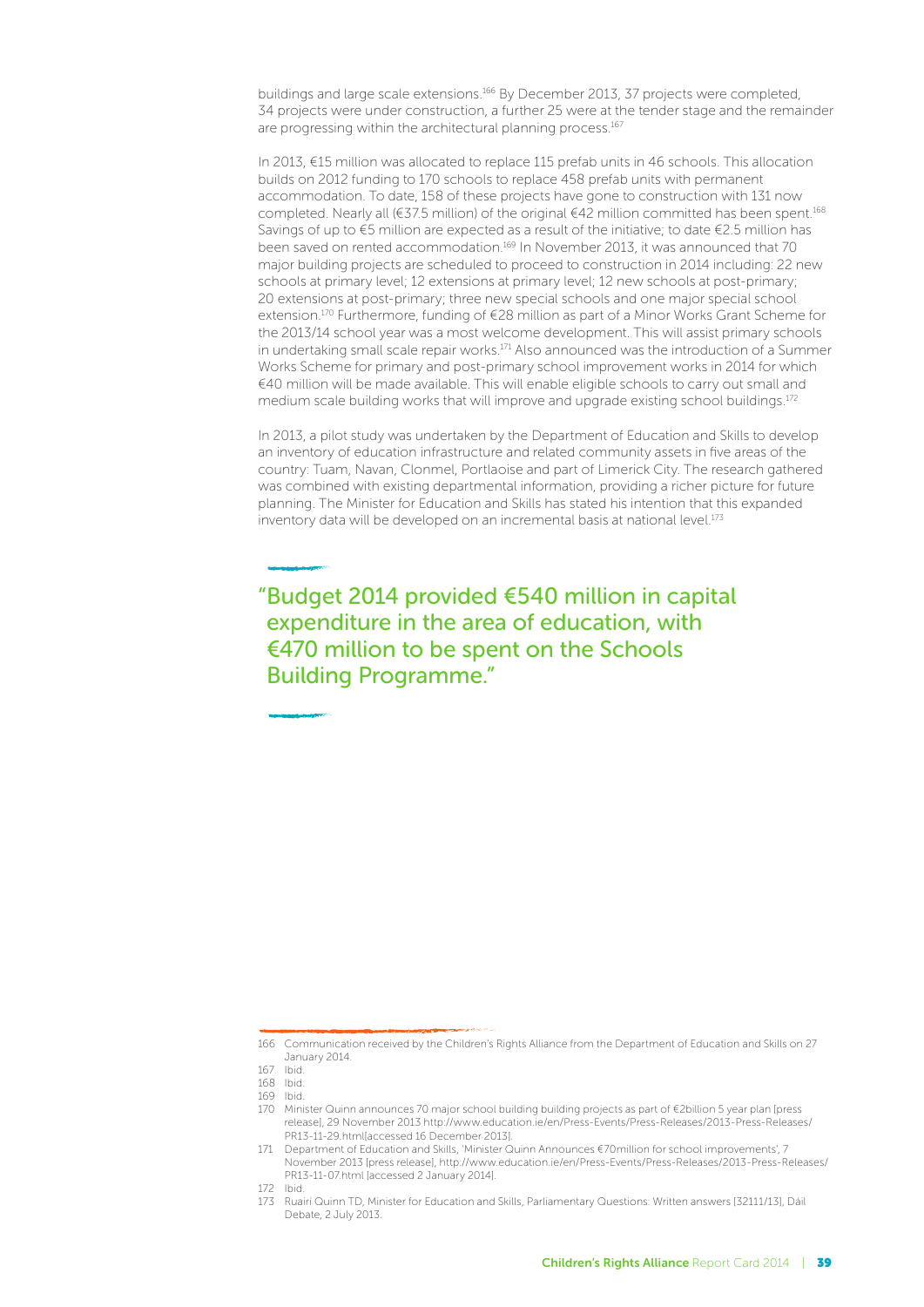#### Comment

School Buildings gets a 'B+' grade in Report Card 2014, a rise from last year's 'B' to reflect the continued capital investment in school building announced in Budget 2014 as well as the announcement in November 2013 of funding of €28 million as part of a Minor Works Grant Scheme for the 2013/14 school year and €40 million for a Summer Works Scheme in 2014. In its most recent review of Ireland, the UN Committee on the Rights of the Child recommended that the State ensure that budgetary allocations are directed at improving and upgrading school buildings, recreational equipment and facilities, and the sanitary conditions in schools.<sup>174</sup> The Government is to be praised for its commitment and investment in this area.

However, Government had little choice but to take this issue seriously, given the demographic challenge it faced. Total enrolment in Irish schools is expected to increase by approximately 70,000 pupils between 2012 and 2018 – 45,000 at primary level (almost 31,000 before 2014) and 25,000 students at post-primary level with second level enrolment expected to continue to grow until 2024 at the earliest.<sup>175</sup> The building programme will provide 100,000 additional permanent school places, over 80,000 of which will be new school places with the remainder replacing temporary or unsuitable accommodation. Progress on gathering detailed inventories of school accommodation is welcome, and vital to ensure that necessary information is available to decision-makers on school planning at local level. However, with over 3,000 primary schools in the State, an overarching long-term school replacement programme should be developed to ensure that decisions are not solely made in response to impending crises in the short to medium-term.

Report Card 2013 raised concerns in relation to the process of procuring of school building contracts, in particular the relative marks attributable to 'school design quality' in the list of criteria for the design process. Revised procedures for tendering for design teams were published by the Department of Education and Skills in 2012 and came into force early in 2013.176 The new procedures have been utilised for smaller scale projects. Appointment of design teams for larger projects (over €2.5 million), using the restricted tender procedure, are made from Frameworks of Suitably Qualified Consultants which were put in place in 2012 and which expire in early 2014. The Department is currently completing a tender exercise to put in place new frameworks which will utilise the new recruitment procedures for all major school building projects. These new frameworks will be in place throughout 2014 and 2015.177 The Department of Education and Skills should continue to take the necessary steps to update its school design guidelines on its website so that new developments in the changing nature of teaching and learning practices can be considered by design firms. Also in a welcome move in 2013, the Minister for Education and Skills introduced random audits on school building projects, to verify pay and conditions on building sites.<sup>178</sup>

<sup>174</sup> UN Committee on the Rights of the Child (2006), Concluding Observations: Ireland, CRC/C/IRL/CO/2, paragraph 59(b).

<sup>175</sup> Department of Education and Skills (2013) Projections of full time enrolment: Primary and second level 2013- 2031, http://www.education.ie/en/Publications/Statistics/Statistical-Reports/Projections-of-full-time-enrolment-Primary-and-Second-level-2013-2031.pdf [accessed 27 August 2013].

<sup>176</sup> Communication received by the Children's Rights Alliance from the Department of Education and Skills on 28 January 2013.

<sup>177</sup> Communication received by the Children's Rights Alliance from the Department of Education and Skills on 23 December 2013.

<sup>178</sup> Department of Education and Skills, 'Random audits to verify pay and conditions on building projects in the education sector to be introduced by the Minister for Education and Skills' 24 April 2013 [press release], http:// www.education.ie/en/Press-Events/Press-Releases/2013-Press-Releases/PR13-04-24.html [accessed 1 September 2013].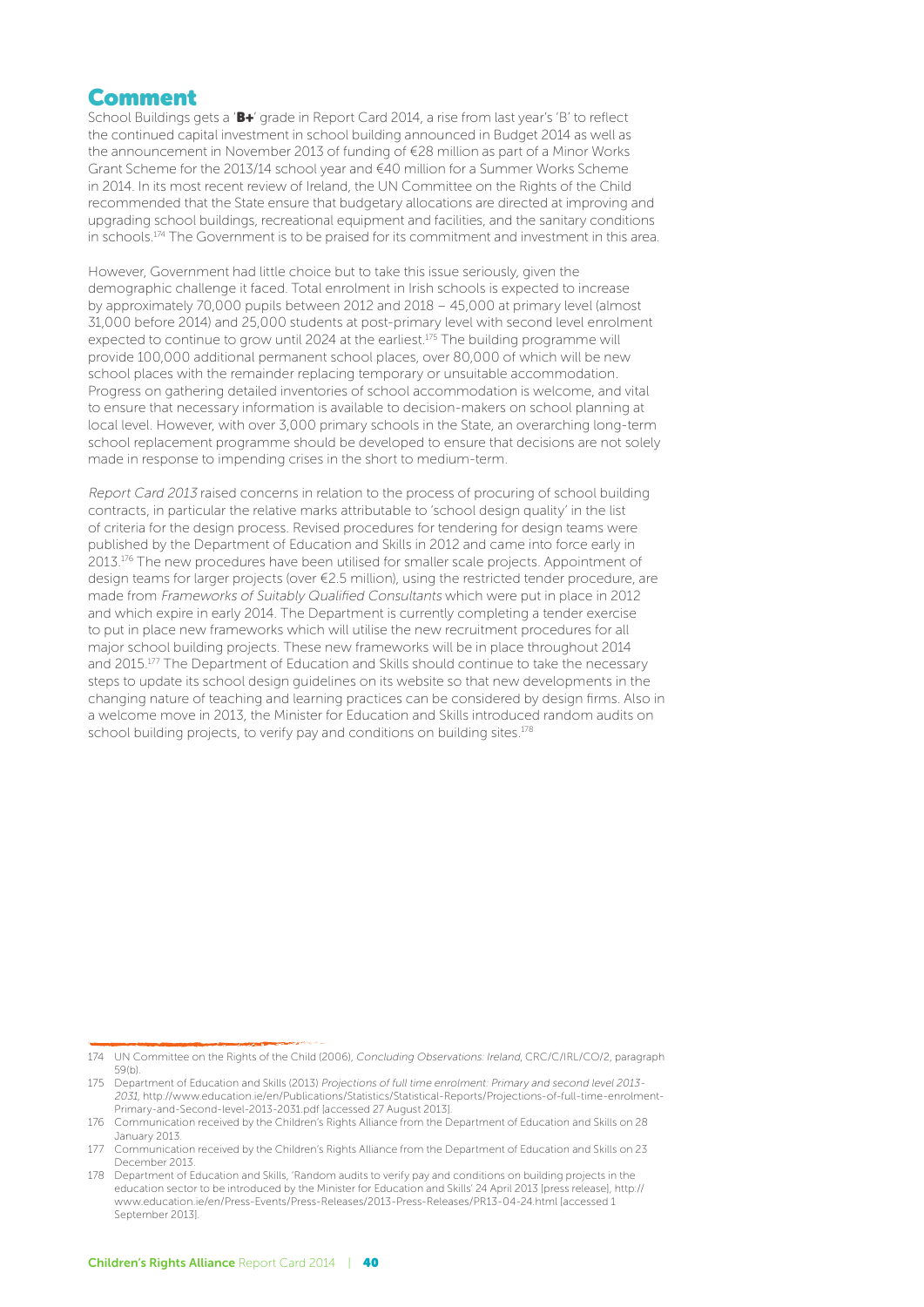Report Card 2013 referred to the results of a 2012 survey which highlighted the absolute necessity of the Minor Works Grants for many schools.179 Therefore, the announcement in November 2013 of funding of €28 million as part of a Minor Works Grant Scheme for the 2013/14 school year was a most welcome development. This will assist primary schools in undertaking small scale repair works.180 The introduction of a Summer Works Scheme for primary and post-primary school improvement works in 2014 was also announced for which €40 million will be made available. This will enable eligible schools to carry out small and medium scale building works that will improve and upgrade existing school buildings.<sup>181</sup>

"In its most recent review of Ireland, the UN Committee on the Rights of the Child recommended that the State ensure that budgetary allocations are directed at improving and upgrading school buildings and recreational facilities in schools."

<sup>179</sup> Catholic Primary Schools Management Association, Survey on School Funding carried out by Amárach Research, November 2012. The survey received 540 responses from a total of 2,900 primary schools nationwide. 86% of primary schools reported to rely on ad-hoc funding to make up shortfalls in funding; 43% asked parents to make an annual 'voluntary contribution' and 25% were forced to rent out property to raise funds.

<sup>180</sup> Department of Education and Skills, 'Minister Quinn Announces €70million for school improvements', 7 November 2013 [press release], http://www.education.ie/en/Press-Events/Press-Releases/2013-Press-Releases/ PR13-11-07.html [accessed 2 January 2014].

<sup>181</sup> Ibid.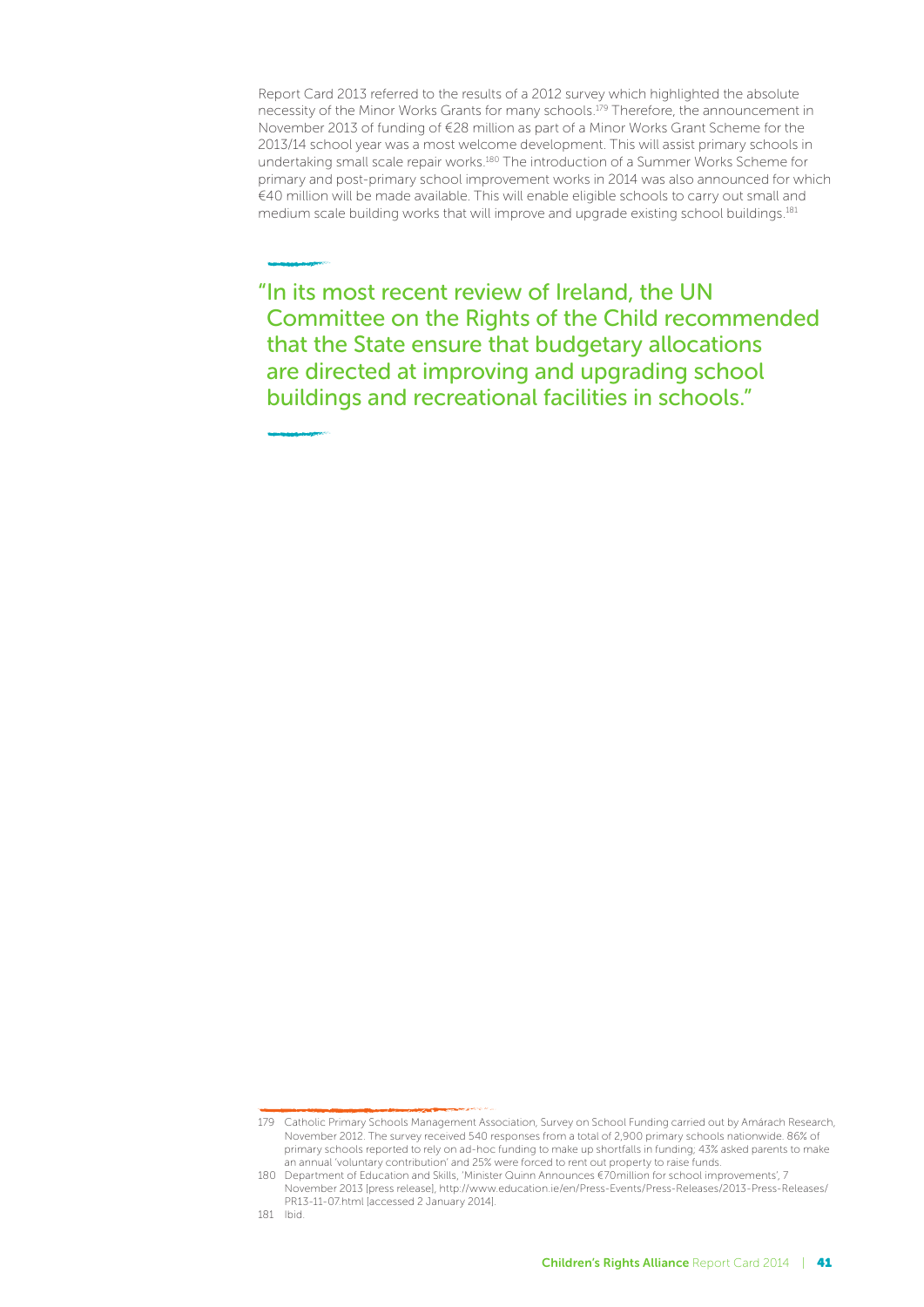#### Immediate Action for 2014

## Ensure that the promised funding for the remainder of the School Buildings Programme is protected and that quality is maintained

The investments made as part of the five-year building programme to build new classrooms and to replace unsatisfactory or prefab accommodation are significant. Funding for this programme should be maintained in order to ensure that it is brought fully to fruition. Quality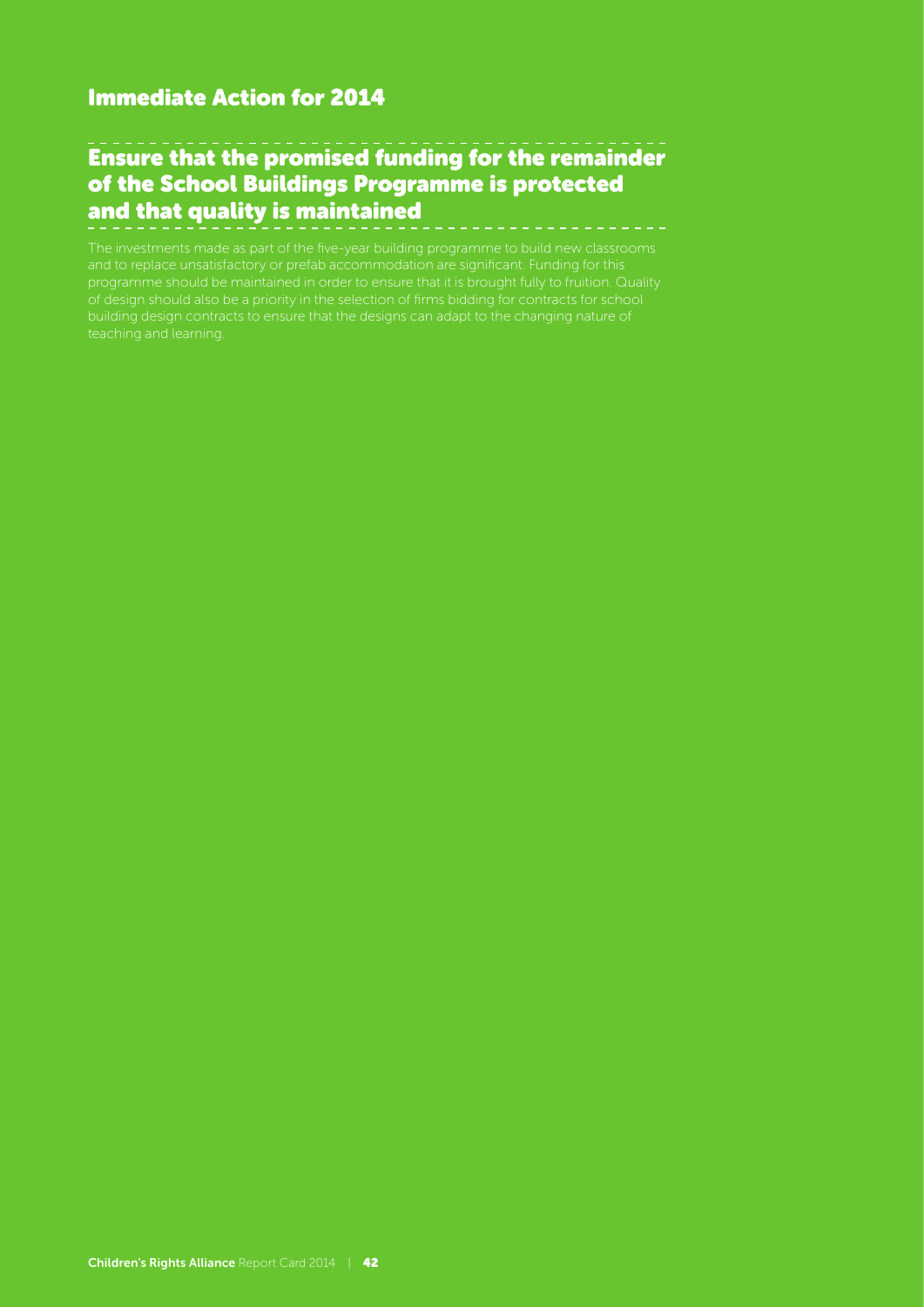## 2.5 Patronage and Pluralism in Education



#### Government Commitment Progress The Programme for Government commits to initiating a timelimited Forum on Patronage and Pluralism in the Primary Sector to allow all stakeholders, including parents, to engage in open debate on change of patronage in communities where it is appropriate and necessary. The Forum will have concise terms of reference and will sit for a maximum of 12 months. Completed The Forum's recommendations will be drawn up into a White Paper for consideration and implementation by Government to ensure that the education system can provide a sufficiently diverse number of schools, catering for all religions and none. On track

#### What's happening?

## The final report of the Forum on Patronage and Pluralism was published in 2012. The White Paper has not yet been published. Parental surveys in 38 selected areas across Ireland were completed in 2013.

The Forum on Patronage and Pluralism in the Primary Sector, launched in April 2011<sup>182</sup> completed its work within its one year remit.183 The final report of the Forum's Advisory Group was published by the Minister for Education and Skills, Ruairí Quinn TD, in April 2012.184 In June 2012, the Minister released an action plan in response to the recommendations of the Advisory Group's report. In its final report, the Advisory Group put forward three key recommendations. The first related to the divesting of patronage, which would take place in a phased process; the second related to the provision of Irish language schools, including the piloting of the concept of a 'satellite' school, which would be linked to a well-established 'parent' Irish medium school; and the third drew attention to the issues affecting 'stand-alone' schools (where there is no other choice of school nearby) and focused on how these schools can be more inclusive and respect the constitutional rights of all children.

The Government also committed to drawing up a White Paper in relation to promoting inclusiveness in all schools. Submissions were invited on the issue and the deadline was 22 November 2013. A White Paper on the issue is expected to be published in 2014.185

<sup>182</sup> The Forum comprised Professor John Coolahan (Chair); Dr Caroline Hussey and Fionnuala Kilfeather.

<sup>183</sup> Patronage refers to the ownership and management of schools. In Ireland, the vast majority of primary schools are privately owned and supported by different churches. The State pays the bulk of the building and running costs and a local contribution is made towards the running costs.

<sup>184</sup> J. Coolahan et al., The Forum on Patronage and Pluralism in the Primary Sector(2012) Report of the Forum's Advisory Group, http://www.education.ie/en/Press-Events/Conferences/Patronage-and-Pluralism-in-the-Primary-Sector/The-Forum-on-Patronage-and-Pluralism-in-the-Primary-Sector-Report-of-the-Forums-Advisory-Group.pdf [accessed 18 January 2013].

<sup>185</sup> Communication received by the Children's Rights Alliance from the Department of Education and Skills, 23 December 2013.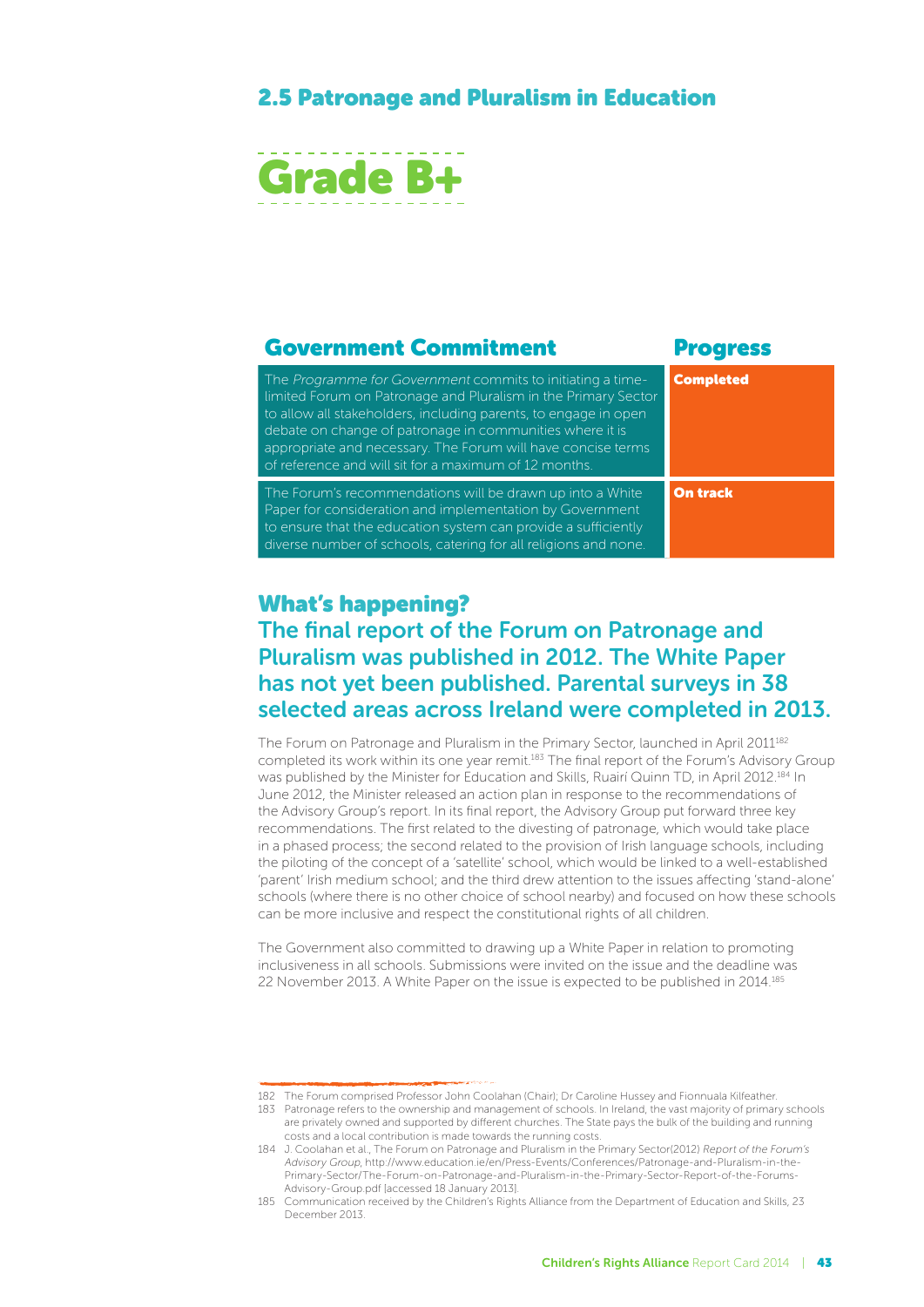In June 2012, Minister for Education and Skills, Ruairí Quinn TD, announced that he would request the National Council for Curriculum and Assessment (NCCA) to explore the development of an Education about Religion and Beliefs (ERB) and Ethics programme, with education partners and religious interests.186 An Education Officer was appointed by the NCCA in October 2013 to develop the Education about Religion and Beliefs (ERB) and Ethics programme.187

Following a pilot survey of parents in five areas in autumn 2012, the Department of Education and Skills ran a wider parental survey in January 2013 regarding the possible divestment of existing patronage in 38 areas across Ireland. The areas were selected as suitable for some divestment from existing denominational patronage by virtue of having few or no multidenominational primary schools, and because the option of building a new school was not considered feasible due to insufficient population growth.188 Of the 38 areas surveyed in 2013, 23 demonstrated demand for an immediate change in the existing patron:189 22 areas opted for the establishment of an English language multi-denominational school and one chose the establishment of an Irish language school.190 Existing patrons were given three months to provide an interim response to the Department after consulting with their local school communities, and six months to provide a final response.191 By the end of November, final responses were received from all but one of the main Patrons who are supportive of the process.192 The Department of Education and Skills is considering the responses.193

In November 2013, a decision on patronage in relation to nine newly established primary schools was announced. Of these nine schools, Educate Together was awarded sole patronage of four schools and joint patronage with the Kildare and Wicklow Education Training Board of one further school. The remaining five patrons announced include; the Edmund Rice School Trust and the Education Training Boards of Cavan and Monaghan, Cork, Dublin and Dun Laoghaire.194

<sup>186</sup> Department of Education and Skills,'Minister Quinn outlines his Action Plan in response to the report of the Advisory Group to the Forum on Patronage and Pluralism in the Primary Sector' [press release], 20 June 2012, http://www.education.ie/en/Press-Events/Press-Releases/2012-Press-Releases/20-June-2012-Minister-Quinnoutlines-his-Action-Plan-in-response-to-the-report-of-the-Advisory-Group-to-the-Forum-on-Patronage-and-Pluralism-in-the-Primary-Sector-.html [accessed 19 November 2012].

<sup>187</sup> Communication received by the Children's Rights Alliance from the Department of Education and Skills 23 December 2013.

<sup>188</sup> Department of Education and Skills (2013) Report on the Surveys Regarding Parental Preferences on Primary School Patronage, http://www.education.ie/en/Publications/Policy-Reports/Report-on-the-surveys-regardingparental-preferences-on-primary-school-patronage.pdf [accessed 27 August 2013]. Department of Education and Skills, 'Minister Quinn asks parents for their views on patron options for primary schools' [press release], 22 October 2012, http://education.ie/en/Press-Events/Press-Releases/2012-Press-Releases/PR12-10-22.html [accessed 19 November 2012].

<sup>189</sup> Patrons are bodies that establish schools, appoint the Board of Management of the school and also determine the ethos of the school. Their responsibilities are set out in law under the Education Act 1998. The level of demand deemed sufficient to support a recommendation for a change in ethos of school was set at the minimum enrolment sufficient for a four teacher school. The outcomes and recommendations were verified by the New Schools' Establishment Group, which has responsibility for overseeing the process.

<sup>190</sup> Parents expressed a preference for an Educate Together patron in 20 of the areas and the other two towns will see Community National Schools established, run by the local VEC. 30 of the 38 areas surveyed already have a gaelscoil option available for parents.

<sup>191</sup> Department of Education and Skills, 'Pilot surveys on parental patronage preferences show demand for diversity' [press release], 12 December 2012, http://www.education.ie/en/Press-Events/Press-Releases/2012-Press-Releases/PR12-12-12.html [accessed 13 December 2012].

<sup>192</sup> An acting Administrator is in place in the diocese of Waterford and Lismore therefore a response has not been received.

<sup>193</sup> Communication received by the Children's Rights Alliance from the Department of Education and Skills, 23 December 2013.

<sup>194</sup> Department of Education and Skills, 'Minister Quinn announces patronage of 3 new post-primary schools to be established in Dublin in 2014' [press release], http://www.education.ie/en/Press-Events/Press-Releases/2013- Press-Releases/PR13-11-28A.html [accessed 16 December 2013].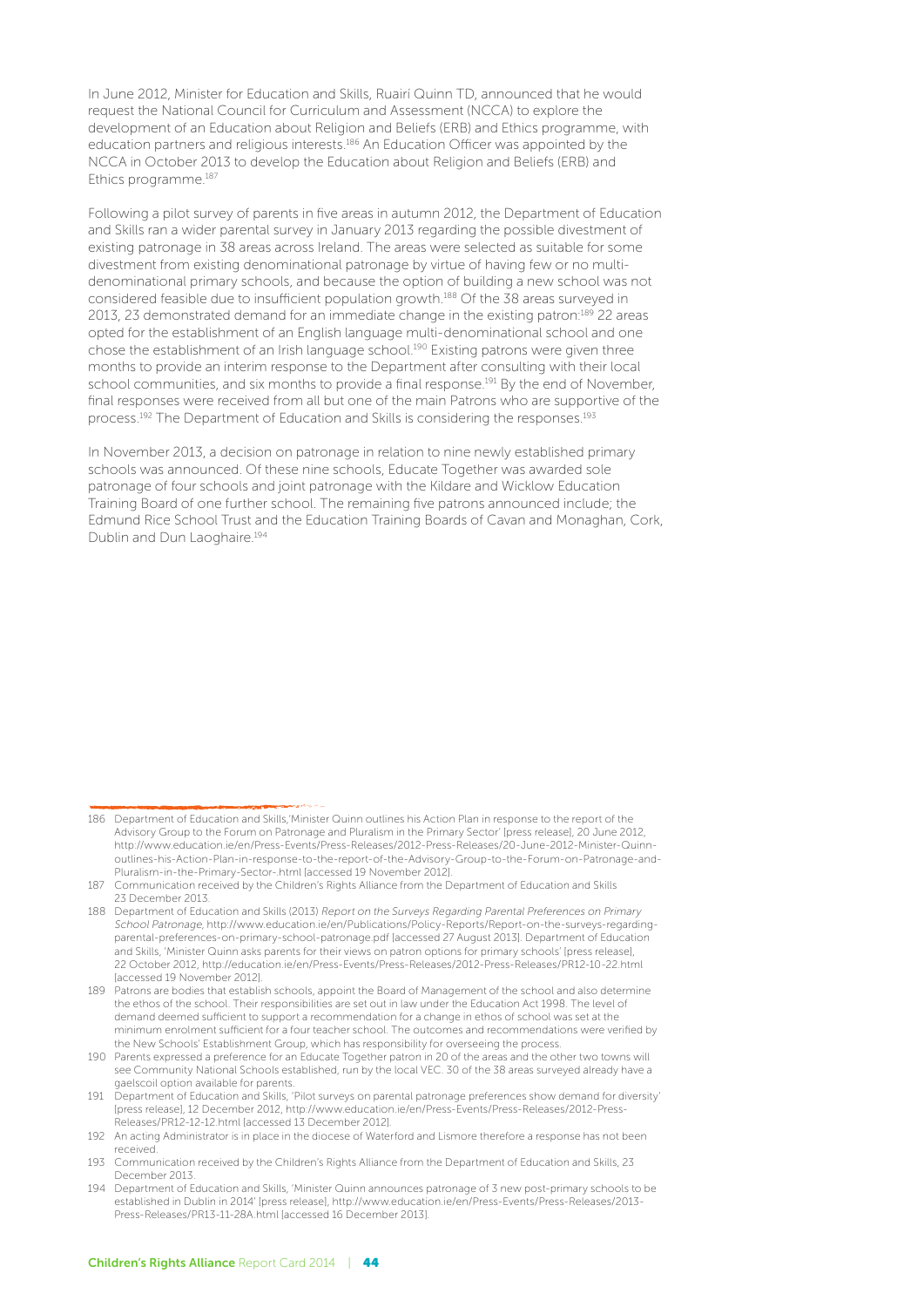#### Comment

Patronage and Pluralism in Primary Education gets a 'B+' grade in Report Card 2014 to reflect the continuing positive engagement on this issue by the Department of Education and Skills. It also reflects the completion of parental surveys on school patronage, the appointment of an Education Officer by the NCCA in October 2013 to develop an Education about Religion and Beliefs (ERB) and Ethics programme and the announcement of diverse patrons for nine new schools.

Every child's right to education is guaranteed under the UN Convention on the Rights of the Child (Article 28), as is the right to 'freedom of thought, conscience and religion' (Article 14). Of specific relevance to the issue of patronage is Article 2, which states that 'State Parties shall respect and ensure the rights set forth in the present Convention to each child within their jurisdiction without discrimination of any kind, irrespective of the child's or his or her parent's or legal guardian's race, colour, sex, language, religion […]'.195 General Comment No.1 (2001) of the UN Committee on the Rights of the Child notes that Article 29 (1) (aims of education) provides that education should be directed by a wide range of values, overcoming the boundaries of religion, nation and culture. The Committee continues by stating that 'the school environment itself must thus reflect the freedom and the spirit of understanding, peace, tolerance, equality of sexes, and friendship among all peoples, ethnic, national and religious groups and persons of indigenous origin called for in Article 29 (1) (b) and (d).'196

The Committee's 2006 Concluding Observations on Ireland called for the establishment of multi-denominational and non-denominational schools and recommended that the existing legislative framework be amended to eliminate discrimination in school admissions.197 Similarly, in their Concluding Observations on Ireland in 2011, the Committee for the Elimination of Racial Discrimination (CERD) recommended that the State accelerate its efforts to establish alternative, non-denominational or multi-denominational schools and to amend the existing legislation that inhibits students from enrolling into a school because of their faith or belief.198 In March 2012, the Government accepted a recommendation made during the Universal Periodic Review process requesting that efforts be accelerated in establishing a national network of schools to guarantee equal access to children irrespective of their religious, cultural or social background.199

In its most recent report on Ireland, the European Commission against Racism and Intolerance (ECRI) expressed concern that where demand for schools exceeds the availability of places a school is entitled to adopt a preferential enrolment policy which can result in discriminatory behaviour.<sup>200</sup>

<sup>195</sup> UN Convention on the Rights of the Child, A/RES/44/25 (20 November 1989).

<sup>196</sup> UN Committee on the Rights of the Child (2001), General Comment No.1: The aims of education, CRC/ GC/2001/1.

<sup>197</sup> UN Committee on the Rights of the Child (2006), Concluding Observations: Ireland, CRC/C/IRL/CO/2, paragraph 61.

<sup>198</sup> UN Committee on the Rights of the Elimination of Racial Discrimination (2011), Concluding Observations: Ireland, CERD/C/IRL/CO/3-4, paragraph 26.

<sup>199</sup> Department of Justice and Equality (2012), Addendum to the Report of the Working Group on the UPR, http://www.upr.ie/Clients/CEGA/UPRWeb.nsf/page/reports-en [accessed 7 December 2012].

<sup>200</sup> European Commission against Racism and Intolerance, Fourth Country Report on Ireland, 19 February 2013, http://www.coe.int/t/dghl/monitoring/ecri/Country-by-country/Ireland/IRL-CbC-IV-2013-001-ENG.pdf [accessed 16 December 2013].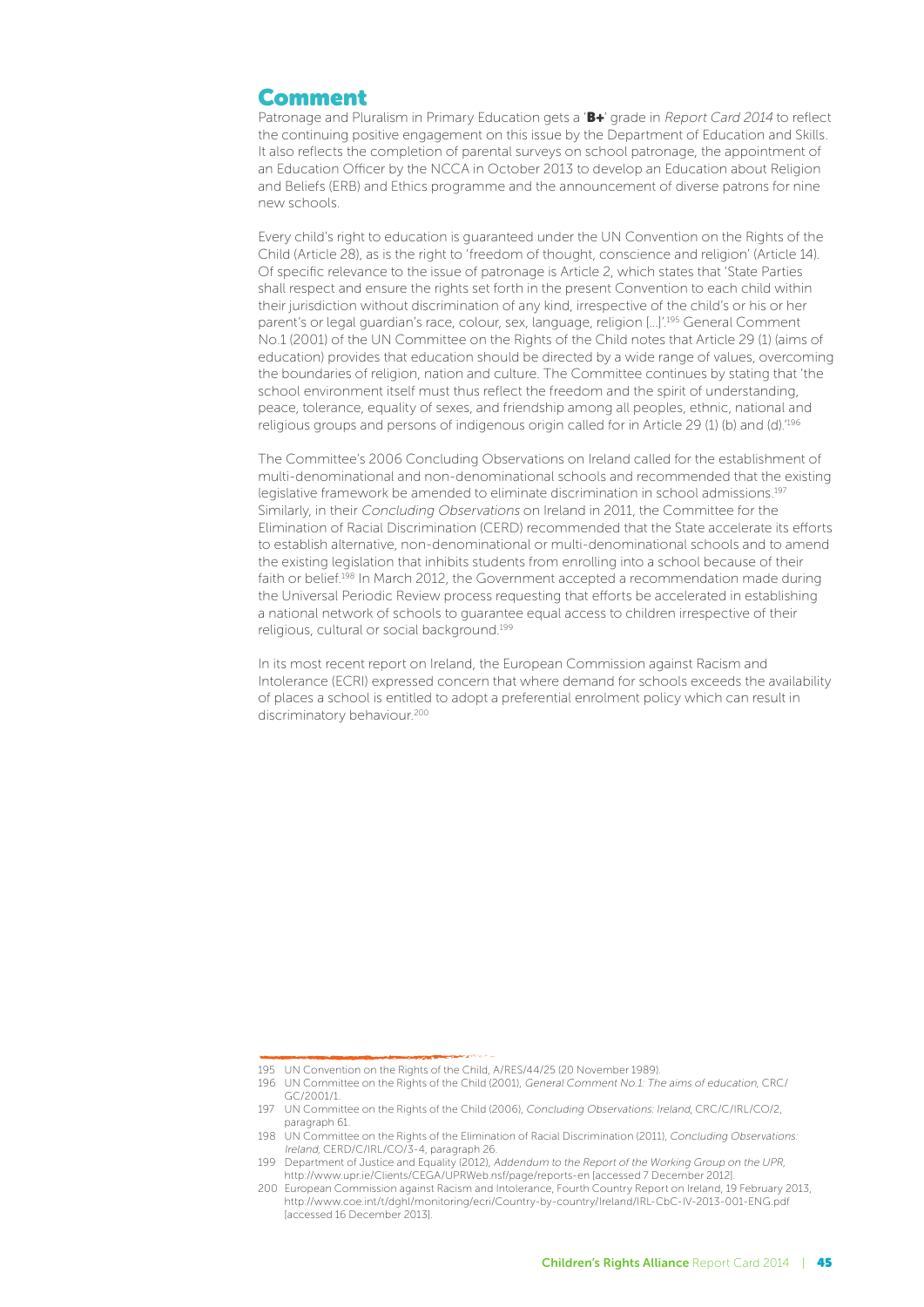The parental survey initiative is to be welcomed. In total 10,715 valid surveys<sup>201</sup> were received in respect of almost 20,400 children.202 Of the 38 areas surveyed in 2013, 23 demonstrated demand for an immediate change in the existing patron:203 Comprehensive reform of the 180 year-old primary education system to accommodate the diversity now present within the Irish population, both among Irish and migrant families, is clearly needed given that in 2011, 96% of schools were found to have a religious patron, with 89.6% under the patronage of the Catholic Church.204 The challenge is not to re-design the primary system, but to adapt it to be more inclusive and to devise new forms of patronage.205

In 2010, the Roman Catholic Church authorities, as lead patron, accepted the need for change and endorsed the principle of parental choice in education.206 In October 2012, the Bishops' Council for Education reiterated its commitment to parental choice with regard to education.<sup>207</sup> A 2012 paper by the Catholic Schools Partnership stated that 'if sufficient demand for a school under different patronage [from denominational] can be demonstrated then all of the stakeholders should work in partnership towards this goal.'208

The commitment to develop a new programme, Education about Religion and Beliefs (ERB) and Ethics, with education partners and religious interests, is welcome. The appointment of an Education Officer by the NCCA to develop the programme is also to be welcomed. To address issues of diversity, many schools with religious patrons have developed practical solutions and good practice guidelines on how to accommodate the rights and needs of all pupils. While this remains ad hoc, it is evidence of how many schools are successfully accommodating greater cultural, ethnic, linguistic and religious diversity within their pupil bodies, and should be acknowledged and drawn upon when devising the new programme.

Finally, it is important to note that the work of the Forum applies to primary education only, and an important next step will be to take lessons learned and consider how they can be applied at second-level. The announcement of a diverse list of Patrons for the nine new postprimary schools is a welcome development. The decision making process involved the use of the New School Establishment Group, an independent advisory group that reported to the Department of Education and Skills. The criteria for selection required prospective patrons to provide evidence of parental demand and how the proposed schools under the respective patrons would provide for extending or strengthening diversity of school ethos in each area.<sup>209</sup> The use of these criteria for new school buildings ensures that both parental demand and diversity of ethos are central when awarding new patronage.

<sup>201</sup> 2,098 surveys received were deemed invalid as they were duplicates or did not contain the respondent's name, address or Personal Public Service (PPS) Number.

<sup>202</sup> Department of Education and Skills (2013) Report on the Surveys Regarding Parental Preferences on Primary School Patronage, http://www.education.ie/en/Publications/Policy-Reports/Report-on-the-surveys-regardingparental-preferences-on-primary-school-patronage.pdf [accessed 2 January 2014].

<sup>203</sup> Patrons are bodies that establish schools, appoint the Board of Management of the school and also determine the ethos of the school. Their responsibilities are set out in law under the Education Act, 1998. The level of demand deemed sufficient to support a recommendation for a change in ethos of school was set at the minimum enrolment sufficient for a four teacher school. The outcomes and recommendations were verified by the New Schools' Establishment Group which has responsibility for overseeing the process.

<sup>204</sup> Department of Education and Skills (2011) 'Public Submissions: Forum on Patronage and Pluralism in the Primary Sector, Themes for Written Submissions', http://www.education.ie/servlet/blobservlet/fpp\_themes\_for\_written\_ submissions.pdf [accessed 12 December 2011].

<sup>205</sup> Irish Human Rights Commission (2011), Religion and Education: A Human Rights Perspective, Dublin: Irish Human Rights Commission.

<sup>206</sup> Cardinal Sean Brady, Archbishop of Armagh, 'Full text of address at the launch of Catholic Schools Week and the inauguration of Catholic Schools Partnership, in the Emmaus Centre, Swords, Co Dublin', Irish Times [online], 28 January 2010, http://www.irishtimes.com/focus/2010/bradyspeech/index.pdf [accessed 14 January 2013]. See also: Irish Catholic Bishops' Conference, 'Catholic Church reiterates importance of parental choice in school provision' [press release], 5 March 2010, http://www.catholicbishops.ie/2010/03/08/catholic-church-reiteratesimportance-of-parental-choice-in-school-provision/ [accessed 14 January 2013].

<sup>207</sup> Irish Catholic Bishops' Conference, 'Bishops' Council for Education welcomes survey of parental opinion' [press release], 22 October 2012, http://www.catholicbishops.ie/2012/10/22/bishops-council-education-welcomessurvey-parental-opinion/ [accessed 14 January 2013].

<sup>208</sup> Catholic Schools Partnership (2012), Catholic Primary Schools: Looking to the future, Kildare: Catholic Schools Partnership.

<sup>209</sup> Department of Education and Skills, 'Minister Quinn announces patronage of 3 new post-primary schools to be established in Dublin in 2014' [press release], http://www.education.ie/en/Press-Events/Press-Releases/2013- Press-Releases/PR13-11-28A.html [accessed 16 December 2013].